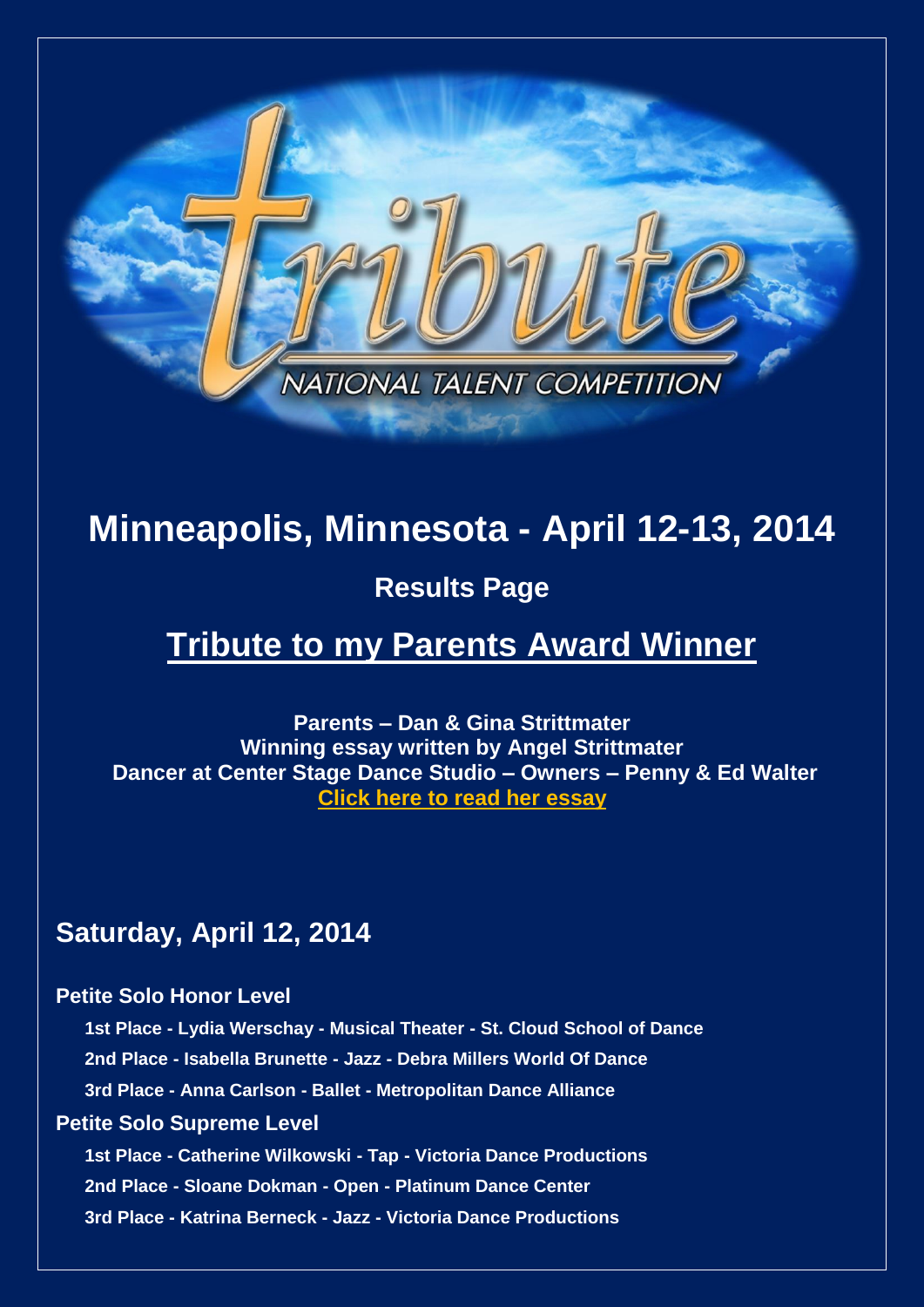**4th Place - Phoebe Price - Jazz - Platinum Dance Center 5th Place - Cameryn Smith - Open - Victoria Dance Productions 6th Place - Lizzie Semington - Character - Victoria Dance Productions Honor Level Special Awards Miss Tribute 2nd Runner Up (Petite) Anna Carlson - Metropolitan Dance Alliance Miss Tribute 1st Runner Up (Petite) Lydia Werschay - St. Cloud School of Dance Miss Tribute Winner (Petite) Isabella Brunette - Debra Millers World Of Dance Costume Winner (Petite) Anna Carlson - Metropolitan Dance Alliance Supreme Level Special Awards Miss Tribute 2nd Runner Up (Petite) Katrina Berneck - Victoria Dance Productions Miss Tribute 1st Runner Up (Petite) Phoebe Price - Platinum Dance Center Miss Tribute Winner (Petite) Sloane Dokman - Platinum Dance Center Costume 2nd Runner Up (Petite) Lizzie Semington - Victoria Dance Productions Costume 1st Runner Up (Petite) Katrina Berneck - Victoria Dance Productions Costume Winner (Petite) Catherine Wilkowski - Victoria Dance Productions Petite Duet/Trios Honor Level 1st Place - LOVE IS AN OPEN DOOR - Musical Theater - Short Dance Studio** Lucy Penttila, Vristol Short **2nd Place - BEAUTY SHOP - Jazz - Platinum Dance Center** Annie Marvin, Lucy Thomson **Petite Duet/Trios Supreme Level**

**1st Place - MY PARADE - Jazz - Platinum Dance Center**

Molly Kolar, Molly Mcgrane

**2nd Place - BOY DOES NOTHING - Jazz - Victoria Dance Productions** Brianna Sackett, Hailey Fey, Hailey Dahline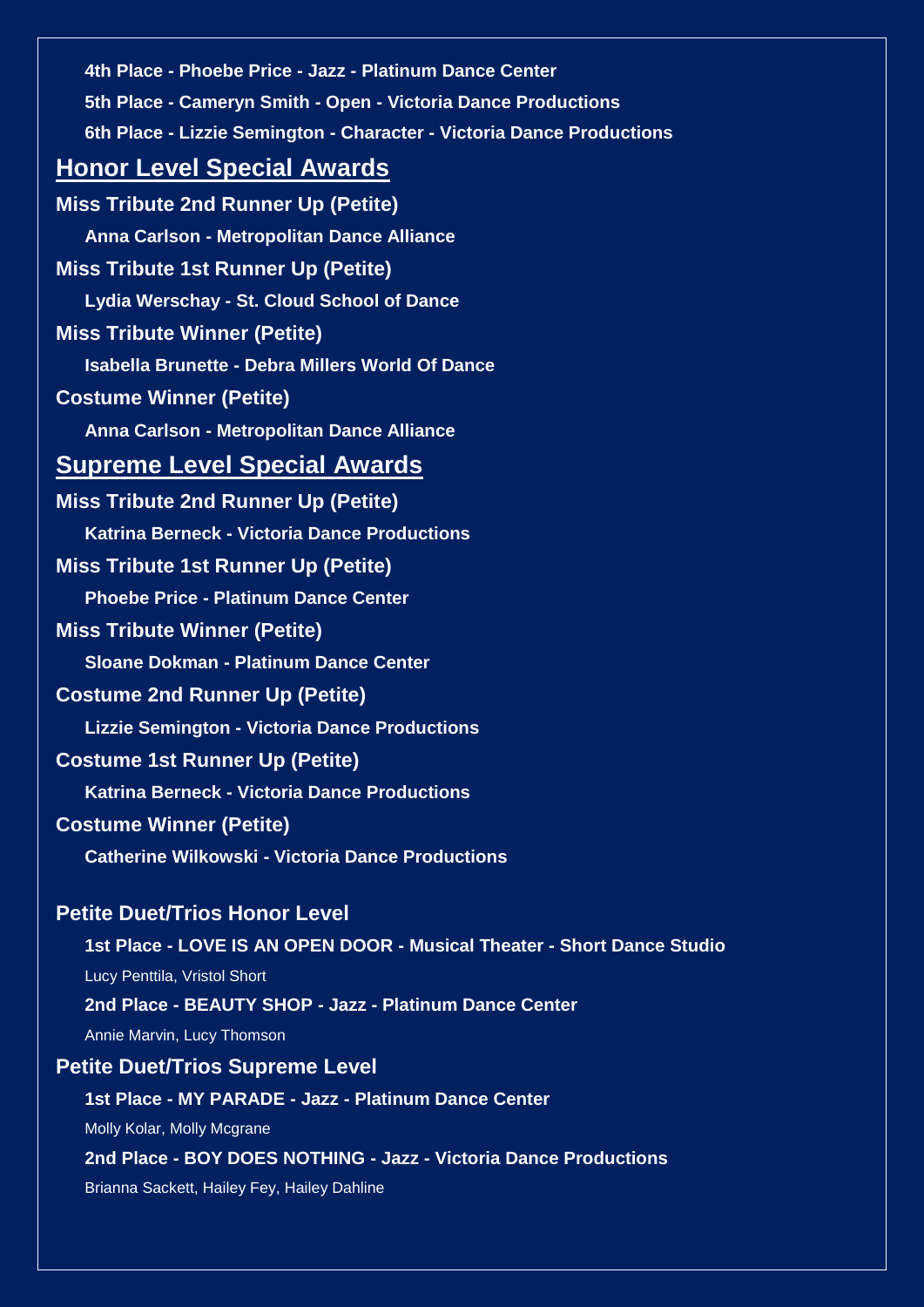# **Junior Solo Honor Level**

**1st Place - Katie Keehr - Musical Theater - Short Dance Studio 2nd Place - Liliqui Short - Ballet - Short Dance Studio 3rd Place - Makenna Blietz - Ballet - Short Dance Studio 4th Place - Maggie Fandel - Lyrical - St. Cloud School of Dance 5th Place - Elizabeth Ginzburg - Hip Hop - Twin Cities Project 52 6th Place - Ella Soule - Musical Theater - Short Dance Studio 7th Place - Jade Janikula - Ballet - Short Dance Studio 8th Place - Olivia Schmidt - Tap - Short Dance Studio 9th Place - Sadie Witterschein - Lyrical - Twin Cities Project 52 10th Place - Riley Semira - Jazz - Twin Cities Project 52**

# **Junior Solo Supreme Level**

**1st Place - Joy Albrecht - Lyrical - Twin Cities Project 52 2nd Place - Kristin Kay - Jazz - Center Stage Dance Studio, Inc. 3rd Place - Grace Albrecht - Musical Theater - Twin Cities Project 52 4th Place - Ellie Carlson - Jazz - Metropolitan Dance Alliance 5th Place - Lacey Letourneau - Lyrical - Center Stage Dance Studio, Inc. 6th Place - Abigail Oblonsky - Musical Theater - Twin Cities Project 52 7th Place - Haley Baird-Dibble - Jazz - Victoria Dance Productions 8th Place - Caroline Theis - Lyrical - Victoria Dance Productions 9th Place - Julia O'connell - Jazz - Center Stage Dance Studio, Inc. 10th Place - Bella Roberts - Hip Hop - Twin Cities Project 52**

# **Honor Level Special Awards**

**Miss Tribute 2nd Runner Up (Junior) Elizabeth Ginzburg - Twin Cities Project 52 Miss Tribute 1st Runner Up (Junior) Liliqui Short - Short Dance Studio Miss Tribute Winner (Junior) Jade Janikula - Short Dance Studio Costume 2nd Runner Up (Junior) Ella Soule - Short Dance Studio Costume 1st Runner Up (Junior) Maggie Fandel - St. Cloud School of Dance Costume Winner (Junior) Sadie Witterschein - Twin Cities Project 52**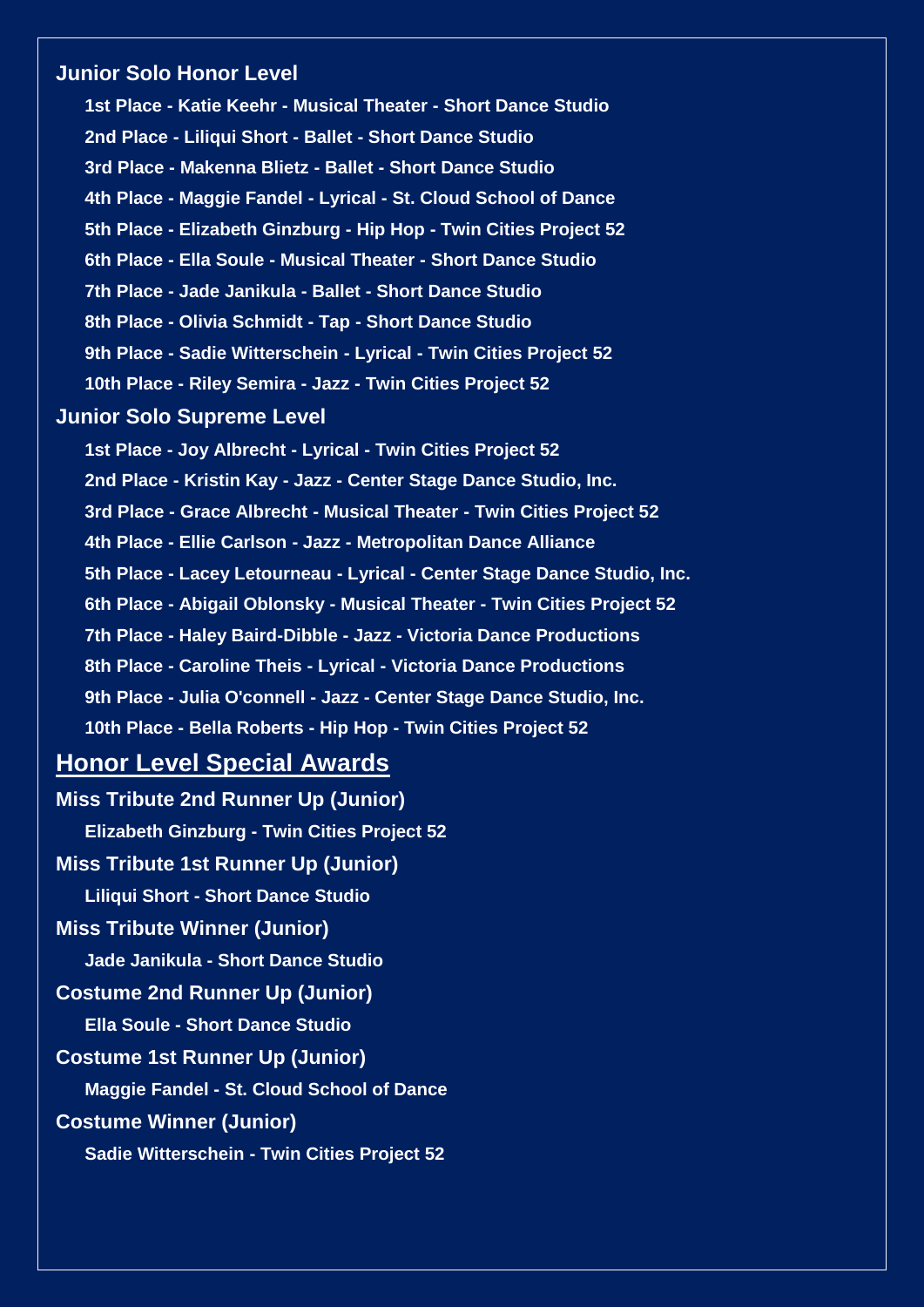# **Supreme Level Special Awards**

**Mr. Tribute Winner (Junior) Blaise Roberts - Twin Cities Project 52 Miss Tribute 2nd Runner Up (Junior) Ellie Carlson - Metropolitan Dance Alliance Miss Tribute 1st Runner Up (Junior) Abigail Oblonsky - Twin Cities Project 52 Miss Tribute Winner (Junior) Grace Albrecht - Twin Cities Project 52 Costume 2nd Runner Up (Junior) Ellie Carlson - Metropolitan Dance Alliance Costume 1st Runner Up (Junior) Miranda Shaughnessy - Platinum Dance Center Costume Winner (Junior) Haley Baird-dibble - Victoria Dance Productions Junior Duet/Trios Honor Level 1st Place - DO YOUR THING - Jazz - Platinum Dance Center** Caterina Lichtenberger, Olivia Hammar **2nd Place - I CAN'T DO IT ALONE - Musical Theater - Short Dance Studio**

Emily Vaillancourt, Jade Janikula **3rd Place - LA FLAMME A LUNETTES - Open - Short Dance Studio** Quayin Short, Sadie Biggs **4th Place - SCREAM AND SHOUT - Jazz - Debra Millers World Of Dance** Maia Vernier, Sydnie Mackey, Taylor Wiegert **5th Place - GOOD MORNING - Tap - Debra Millers World Of Dance** Maia Vernier, Sydnie Mackey, Taylor Wiegert **6th Place - WINGS - Jazz - Dance For Fun** Bella Hutson, Guldberg Riley, Perry Alexandra **Junior Duet/Trios Supreme Level**

**1st Place - HOT NOTE - Musical Theater - Twin Cities Project 52**

**2nd Place - WILD - Jazz - Victoria Dance Productions**

Abigail Oblonsky, Grace Albrecht, Joy Albrecht

Ella Holm, Lauren Hawkinson, Megan Mclenighan **3rd Place - HI YAH - Open - Victoria Dance Productions** Caroline Theis, Nola Winje **4th Place - WIDE AWAKE - Contemporary - Victoria Dance Productions** Caroline Theis, Lexi Emery, Tess Bernstein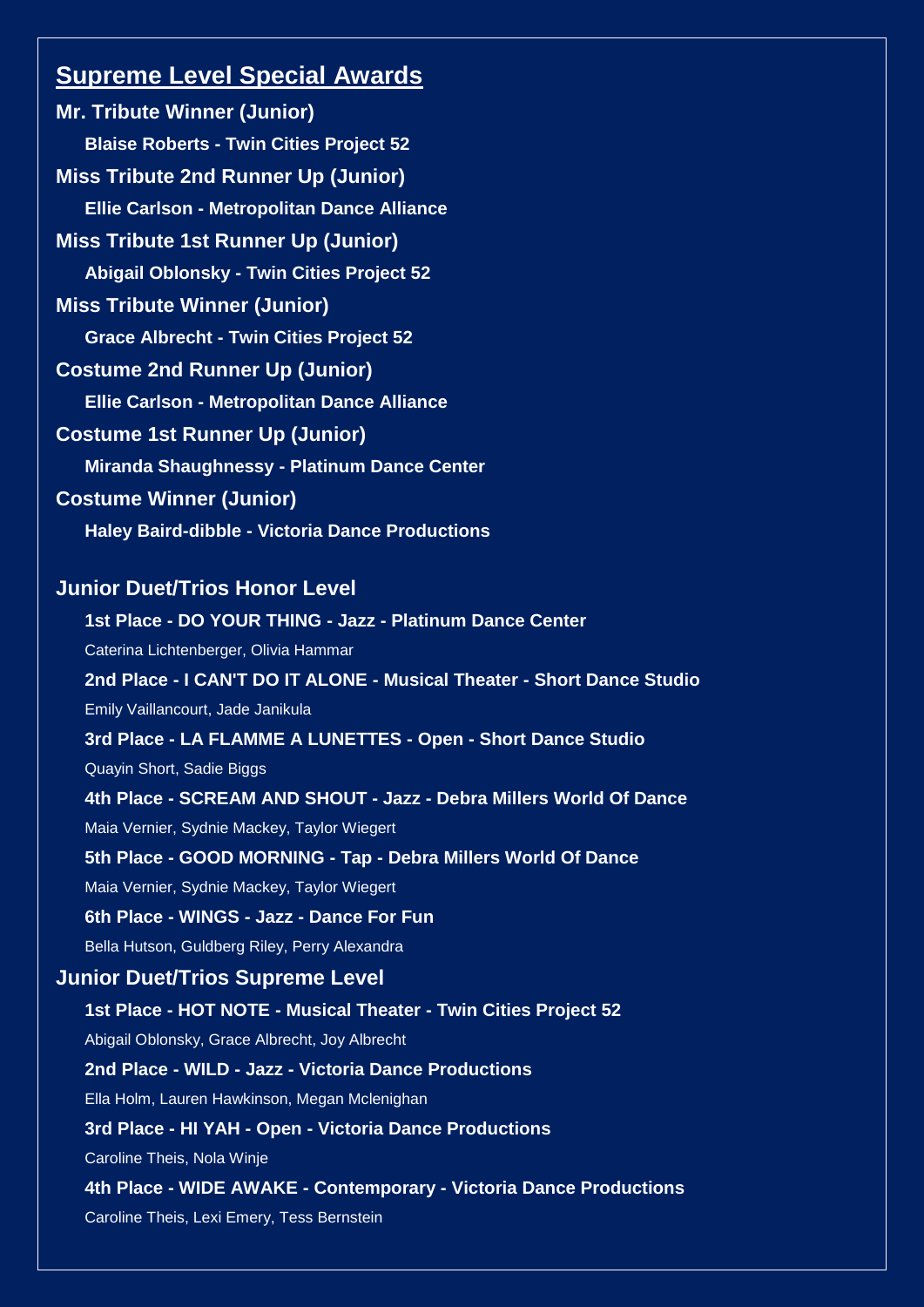**5th Place - ROYALS - Hip Hop - Twin Cities Project 52** Bella Roberts, Blaise Roberts **6th Place - WE GETS UP - Jazz - Platinum Dance Center** Jane Kuehl, Kaitlyn Williams, Sophia Rahn

# **Teen Solo Honor Level**

**1st Place - Mia Vasquez - Ballet - Short Dance Studio 2nd Place - Brianna Burton - Lyrical - Short Dance Studio 3rd Place - Emily Vaillancourt - Tap - Short Dance Studio 4th Place - Eva Mickelson - Lyrical - Dance Endeavors 5th Place - Sara Nagel - Tap - Short Dance Studio 6th Place - Taylor Mortensen - Jazz - Short Dance Studio 7th Place - Talaina Ellis - Jazz - Short Dance Studio 8th Place - Annie Walch - Lyrical - Debra Millers World Of Dance 9th Place - Hannah Campus - Musical Theater - Short Dance Studio 10th Place - Jenna Olson - Jazz - Debra Millers World Of Dance**

#### **Teen Solo Supreme Level**

**1st Place - Bella Halek - Open - Summit Dance Shoppe 2nd Place - Catherine Short - Ballet - Short Dance Studio 3rd Place - Lindsey Renken - Jazz - Center Stage Dance Studio, Inc. 4th Place - Samantha Short - Lyrical - Short Dance Studio 5th Place - Ellie Murphy - Lyrical - Center Stage Dance Studio, Inc. 6th Place - Margaret Pugh - Contemporary - Platinum Dance Center 7th Place - Annie Wilson - Tap - Metropolitan Dance Alliance 8th Place - Vanessa Tabor - Tap - Short Dance Studio 9th Place - Katie Calvert - Contemporary - Victoria Dance Productions 10th Place - Brooklyn Hart - Lyrical - Short Dance Studio**

# **Honor Level Special Awards**

**Miss Tribute 2nd Runner Up (Teen) Mia Vasquez - Short Dance Studio Miss Tribute 1st Runner Up (Teen) Brianna Burton - Short Dance Studio Miss Tribute Winner (Teen) Emily Vaillancourt - Short Dance Studio Costume 2nd Runner Up (Teen) Taylor Mortensen - Short Dance Studio Costume 1st Runner Up (Teen) Brianna Burton - Short Dance Studio**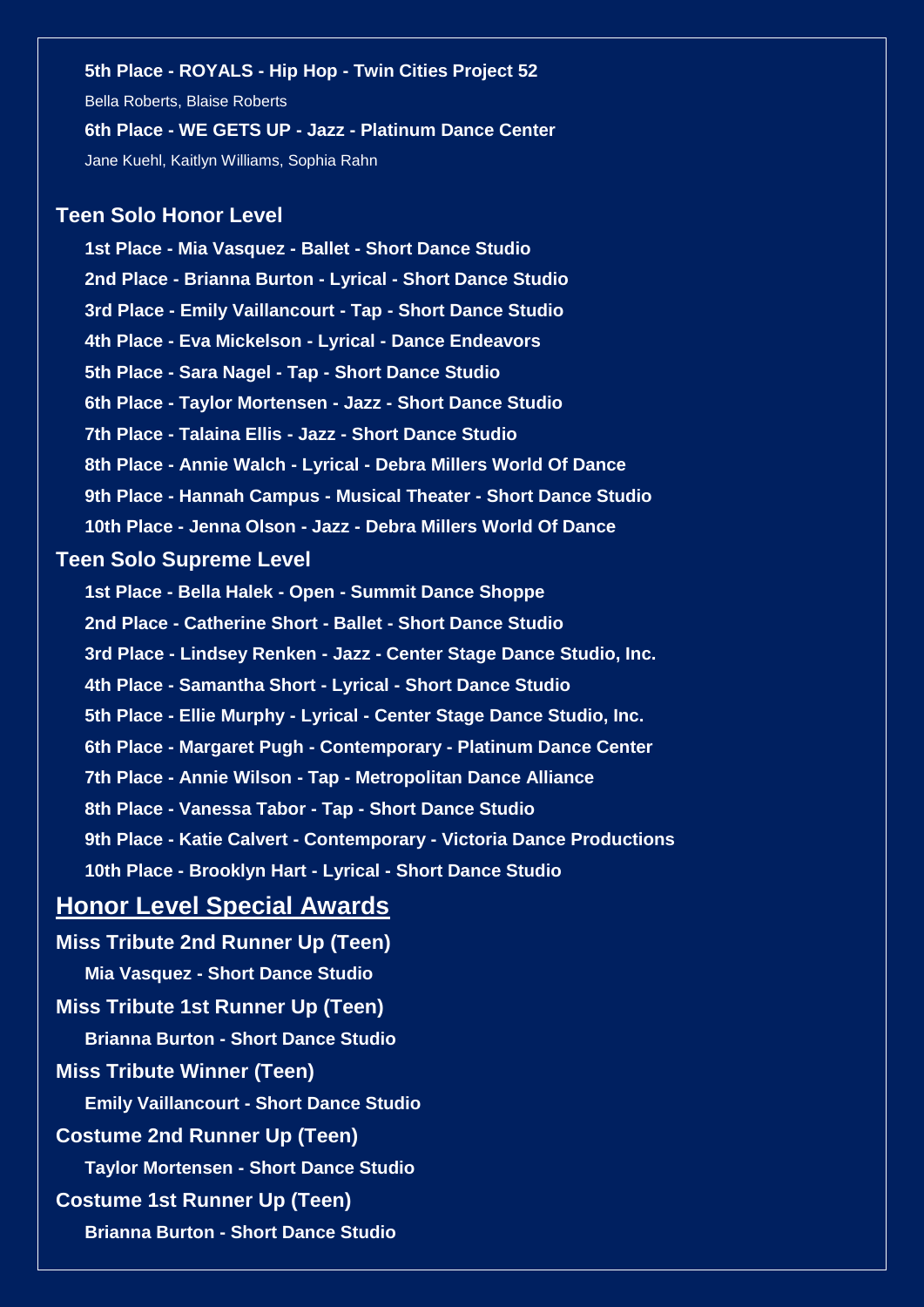**Costume Winner (Teen) Mia Vasquez - Short Dance Studio**

# **Supreme Level Special Awards**

**Miss Tribute 2nd Runner Up (Teen) Grace Mueller - Center Stage Dance Studio, Inc. Miss Tribute 1st Runner Up (Teen) Annie Wilson - Metropolitan Dance Alliance Miss Tribute Winner (Teen) Catherine Short - Short Dance Studio Costume 2nd Runner Up (Teen) Lindsey Renken - Center Stage Dance Studio, Inc. Costume 1st Runner Up (Teen) Autumn Strittmater - Center Stage Dance Studio, Inc. Costume Winner (Teen) Samantha Short - Short Dance Studio**

# **Teen Duet/Trios Honor Level**

**1st Place - UNIVERSAL MIND CONTROL - Hip Hop - Platinum Dance Center** Isaly Swiller, Peyton Lome, Sophie Rofidal **2nd Place - 50 WAYS TO SAY GOODBYE - Jazz - Dance Endeavors** Hannah Heitzman, Joey Deegan **3rd Place - BEAM ME UP - Lyrical - Dance Endeavors** Hailey Swenson, Hannah Heitzman, Isadora Mickelson **Teen Duet/Trios Supreme Level 1st Place - PAS DE QUATRE - Pointe - Hopkins Dance Center**

Gigi Degrood, Grace Josin, Olivia Thornton **2nd Place - CRAZY - Open - Victoria Dance Productions**

Abigail Franz, Etta Winje

**3rd Place - DREAM ON - Lyrical - Platinum Dance Center**

Margaret Pugh , Sophie Flannery

# **Senior Solo Honor Level**

**1st Place - Anna Wetmore - Contemporary - Dance Endeavors 2nd Place - Kayla Howland - Lyrical - Debra Millers World Of Dance**

# **Senior Solo Supreme Level**

**1st Place - Jenna Meyers - Jazz - Summit Dance Shoppe 2nd Place - Sydney Madren - Lyrical - Metropolitan Dance Alliance 3rd Place - Samantha McNamara - Contemporary - Victoria Dance Productions**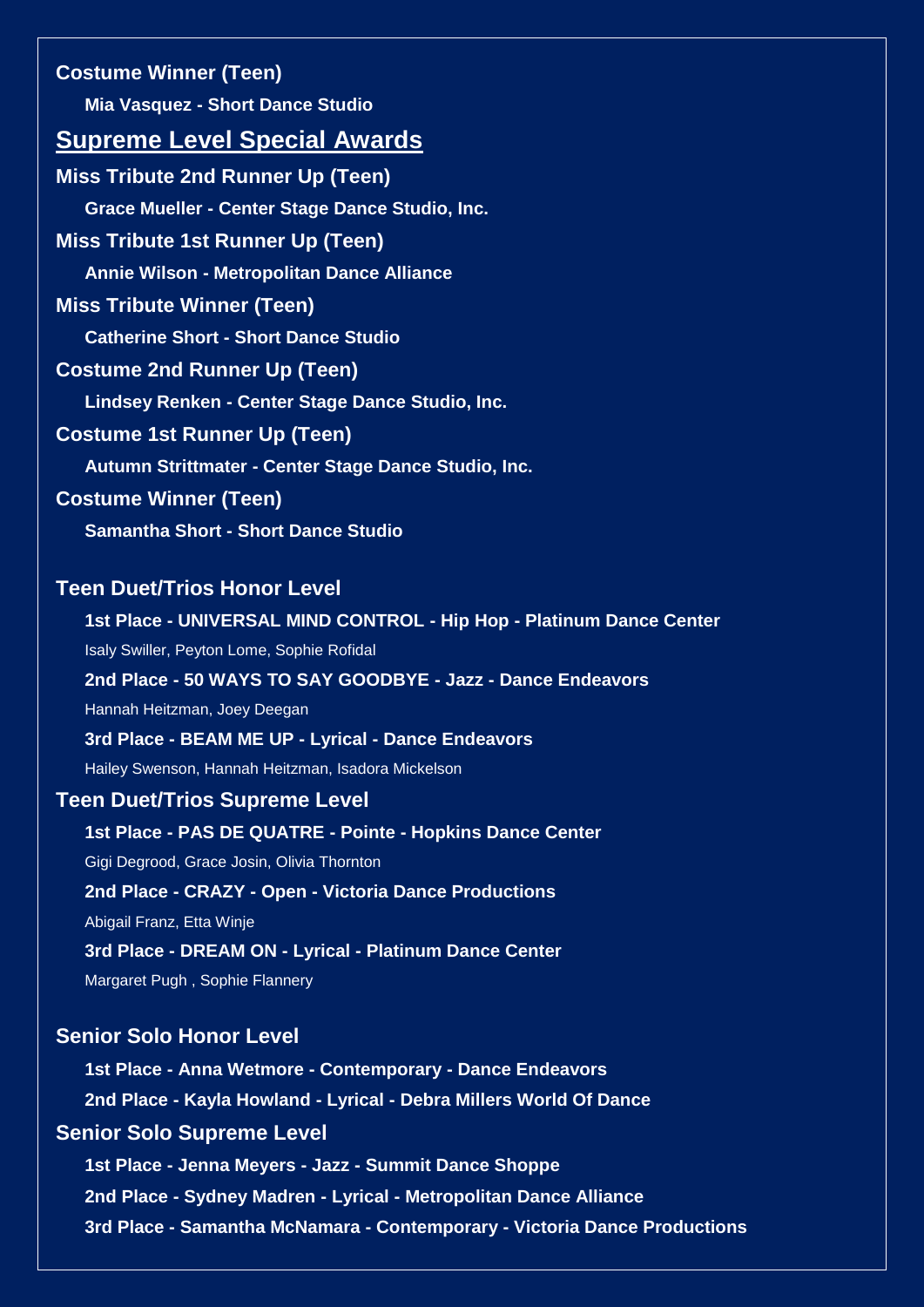**4th Place - Allie Strehle - Tap - Summit Dance Shoppe 5th Place - Alayna Carlson - Lyrical - Summit Dance Shoppe 6th Place - Taylor Shupe - Lyrical - Victoria Dance Productions 7th Place - Madisyn Weyrens - Lyrical - Center Stage Dance Studio, Inc. 8th Place - Annie Carlson - Open - Center Stage Dance Studio, Inc. 9th Place - Natali Semerad - Lyrical - Center Stage Dance Studio, Inc. 10th Place - Matt Larson - Ballet - Hopkins Dance Center Honor Level Special Awards Miss Tribute 1st Runner Up (Senior) Anna Wetmore - Dance Endeavors Miss Tribute Winner (Senior) Kayla Howland - Debra Millers World Of Dance Costume 1st Runner Up (Senior) Anna Wetmore - Dance Endeavors Costume Winner (Senior) Kayla Howland - Debra Millers World Of Dance Supreme Level Special Awards Mr. Tribute 1st Runner Up (Senior) Matt Larson - Hopkins Dance Center Mr. Tribute Winner (Senior) Caeleb Heinen - Victoria Dance Productions Miss Tribute 2nd Runner Up (Senior) Samantha McNamara - Victoria Dance Productions Miss Tribute 1st Runner Up (Senior) Sydney Madren - Metropolitan Dance Alliance Miss Tribute Winner (Senior) Mariana Brinkley - Center Stage Dance Studio, Inc. Costume 2nd Runner Up (Senior) Taylor Shupe - Victoria Dance Productions Costume 1st Runner Up (Senior) Cassie Boutelle - Center Stage Dance Studio, Inc. Costume Winner (Senior) Jenna Sittarich - Short Dance Studio Senior Duet/Trios Supreme Level 1st Place - THE BEACON - Lyrical - Center Stage Dance Studio, Inc.**

Annie Carlson, Natali Semerad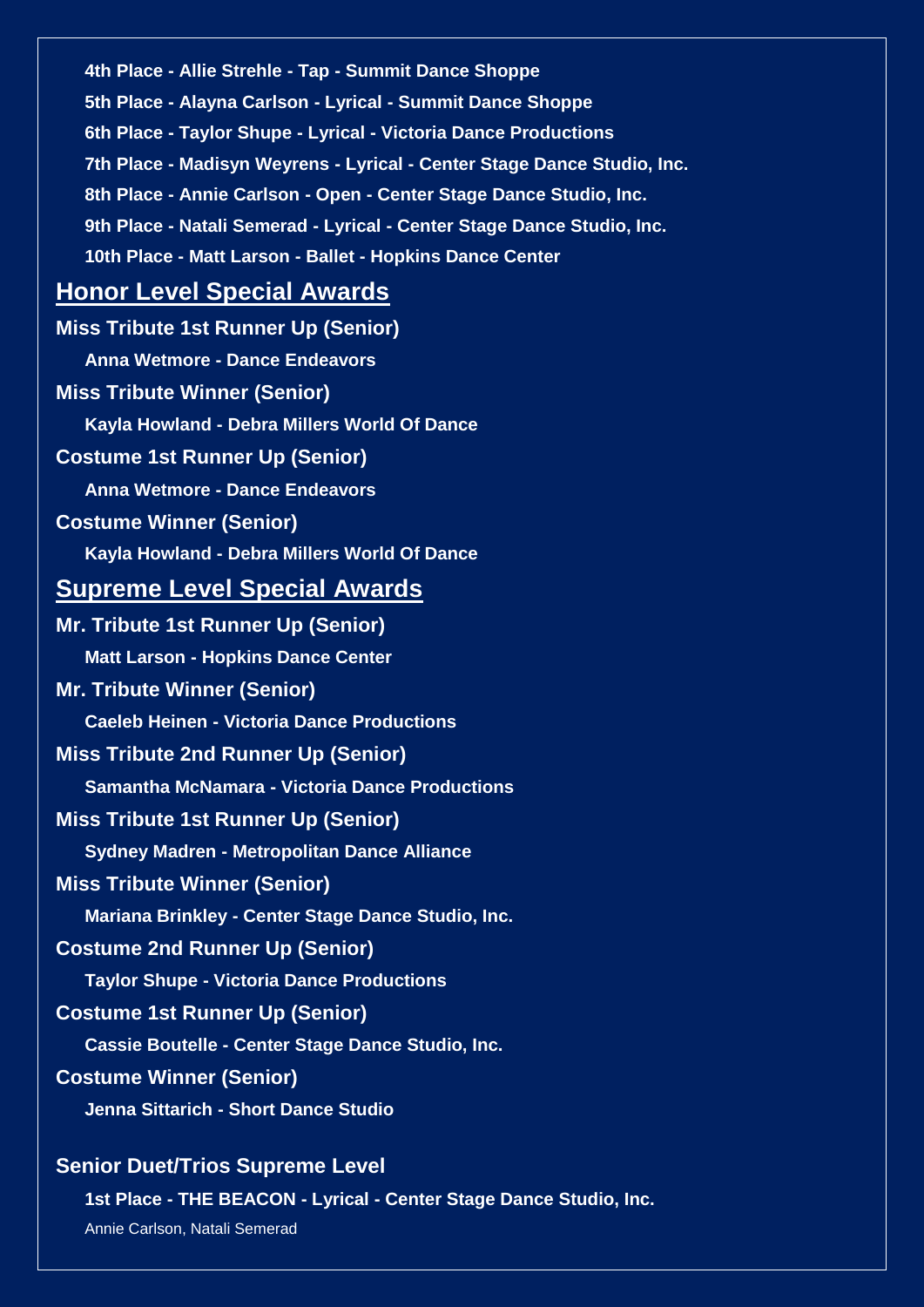#### **2nd Place - WORDS I SHOULD HAVE SAID - Lyrical - Victoria Dance Productions**

Samantha McNamara, Taylor Shupe

**3rd Place - TESSELLATE - Open - Short Dance Studio**

# **Sunday, April 13, 2014**

# **Sportsmanship Award**

# **Center Stage Dance Studio, Inc.**

# **Petite Small Group/Small Group Extended Honor Level**

#### **1st Place - RIVER - Lyrical - Platinum Dance Center**

Caroline Ansems, Molly Kolar, Molly Mcgrane, Natalia Matthews, Natalie Steinbauer, Phoebe Price, Reese Burnham, Sloane Dokman

#### **2nd Place - P.A.R.T.Y - Extended Tap - Debra Millers World Of Dance**

Allison Rinehart, Amanda Hess, Anna Slavik, Isabella Brunette, Meleah Holmes, Rakala Harper

### **3rd Place - SHADES OF LIFE - Lyrical - Dance For Fun**

Adeline Leger, Anna Mckinney, Cora Perry, Hannah Quiner, Isabelle Paulson, Katelyn Wittwer, Kylie Martin, Molly O'neill

#### **4th Place - SASSY - Jazz - Debra Millers World Of Dance**

Allison Rinehart, Amanda Hess, Anna Slavik, Isabella Brunette, Meleah Holmes, Rakala Harper

#### **5th Place - SURREY WITH THE FRINGE ON TOP - Ballet - Debra Millers World Of Dance**

Allison Rinehart, Amanda Hess, Anna Slavik, Isabella Brunette, Meleah Holmes, Rakala Harper

#### **6th Place - NO RULES - Jazz - Dance For Fun**

Adeline Leger, Anna Mckinney, Cora Perry, Hannah Quiner, Isabelle Paulson, Katelyn Wittwer, Kylie Martin, Molly O'neill

# **Petite Small Group/Small Group Extended Supreme Level**

#### **1st Place - BABY BLUES - Tap - Victoria Dance Productions**

Brianna Sackett, Hailey Fey, Hailey Dahline, Hannah Pofahl, Jaelyn Andresen

#### **2nd Place - FASHION IS MY KRYPTONITE - Jazz - Victoria Dance Productions**

Cameryn Smith, Catherine Wilkowski, Katrina Berneck, Lily Romanelli, Lizzie Semington

# **3rd Place - UGLY BUG BALL - Tap - Victoria Dance Productions**

Ava Donlin, Berkeley Smith, Dahlia Baetz, Joszette Andresen, Libby Schwab, Lucy Quirk, Lulu Baffert, Riley Sandager, Sophia St. pierre

# **Honor Level Special Awards**

### **Choreography Award (Petite)**

**Lyrical Small Group - RIVER - Platinum Dance Center - Talya Bershtel**

# **Supreme Level Special Awards**

#### **Choreography Award (Petite)**

**Tap Small Group - BABY BLUES - Victoria Dance Productions - Victoria McNamara**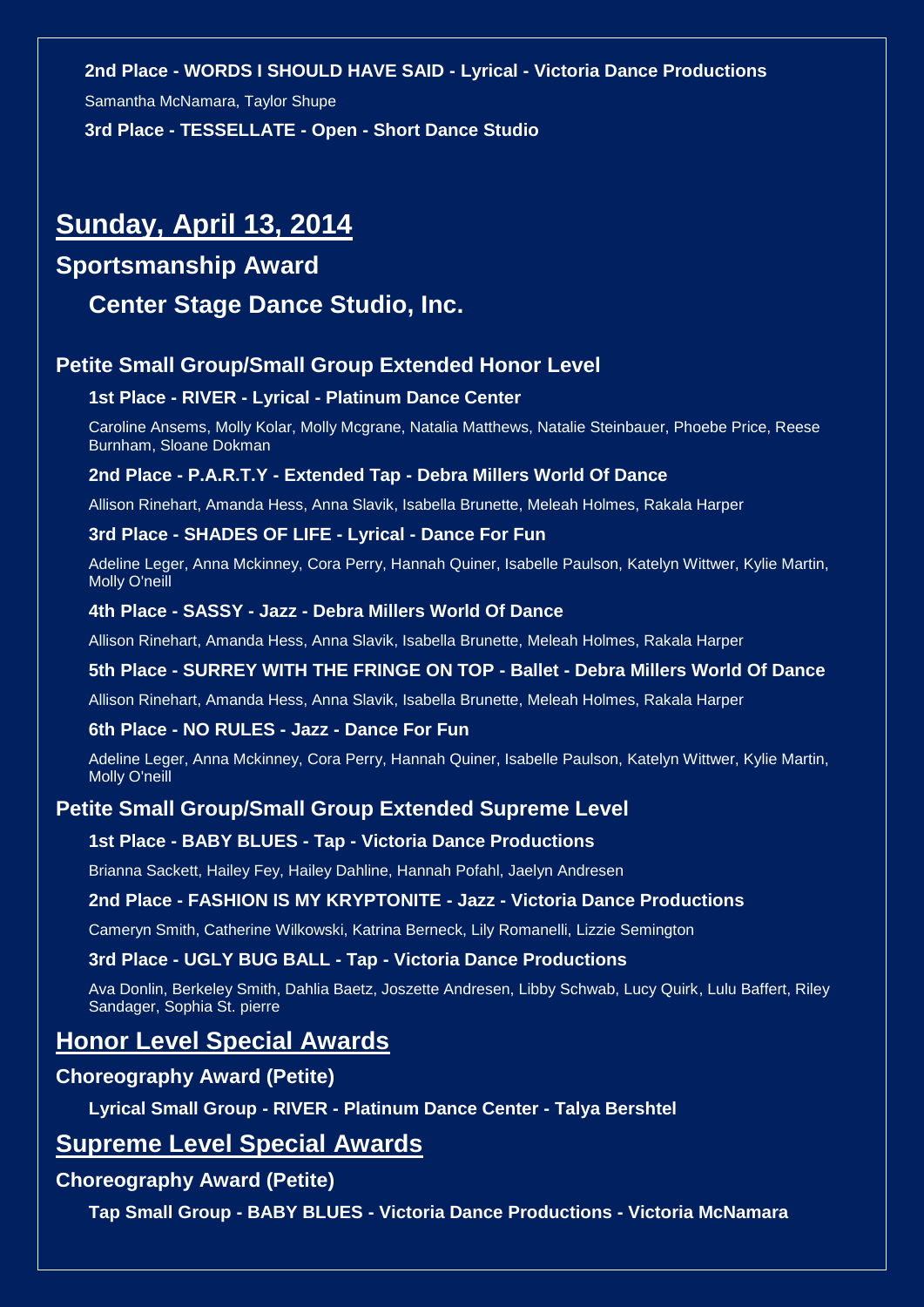# **Petite Large Group/Large Group Extended Honor Level**

# **1st Place - HAPPY AND YOU KNOW IT - Tap - Center Stage Dance Studio, Inc.**

Ally Lutz, Amanda Stich, Anna Boedigheimer, Anna Schrier, Ava Krause, Ava Shallman, Caleigh Bunkers, Cassidy Manor, Cici Hammerschmidt, Jessica Pastrana, Joelle Cartwright, Kyra Stepanek, Lauren Beck, Natalie Hodgson, Olivia Guyer, Sophia Rowe, Taylor Wood

## **2nd Place - BIBIDDI BOBIDDY BOO - Tap - Center Stage Dance Studio, Inc.**

Abby Drees, Ashley Doble, Avery Mezyk, Breelyn Kanz, Carly Baumer, Elise Burfeind, Grace Zhao, Isabella Ly, Maren Boedigheimer, Mikaela Edgar, Paige Hansen, Paige Soderberg

### **3rd Place - CALENDAR GIRL - Jazz - Center Stage Dance Studio, Inc.**

Abby Drees, Ashley Doble, Avery Mezyk, Breelyn Kanz, Carly Baumer, Elise Burfeind, Grace Zhao, Isabella Ly, Maren Boedigheimer, Mikaela Edgar, Paige Hansen, Paige Soderberg

#### **4th Place - BOYS WILL BE BOYS - Tap - Platinum Dance Center**

Abby Lohmann, Ariana Navarro, Caroline Ansems, Clare Miller, Molly Kolar, Molly Mcgrane, Natalia Matthews, Petra Lyon, Phoebe Price, Reese Burnham, Sloane Dokman

#### **5th Place - REAL WILD CHILD - Jazz - Center Stage Dance Studio, Inc.**

Ally Lutz, Amanda Stich, Anna Boedigheimer, Anna Schrier, Ava Krause, Ava Shallman, Caleigh Bunkers, Cassidy Manor, Cici Hammerschmidt, Jessica Pastrana, Joelle Cartwright, Kyra Stepanek, Lauren Beck, Natalie Hodgson, Olivia Guyer, Sophia Rowe, Taylor Wood

## **6th Place - BOOM SHAKE THE ROOM - Hip Hop - Center Stage Dance Studio, Inc.**

Anna Boedigheimer, Ashley Doble, Ava Shallman, Cassidy Manor, Cici Hammerschmidt, Jessica Pastrana, Jordyn Blenkush, Kadence Lorinser, Kyra Stepanek, Lauren Beck, Leah Christensen, Malia Nelson, Maren Boedigheimer, Natalie Hodgson, Reyna Breitbarth, Sophia Rowe, Taylor Wood

### **7th Place - LITTLE BO PEEP - Tap - Platinum Dance Center**

Annie Marvin, Evie Cotter, Josie Doll, Kate Bishop, Kate Mccleary, Ling Schardin, Lucy Thomson, Molly Giertsen, Natalie Steinbauer, Regan Brass, Summer Wang, Sydney Katter

#### **8th Place - BUTTERFLY WALTZ - Ballet - Center Stage Dance Studio, Inc.**

Anna Boedigheimer, Ashley Doble, Ava Krause, Ava Shallman, Cici Hammerschmidt, Delaney Weyrens, Jessica Pastrana, Jordyn Blenkush, Kadence Lorinser, Lauren Beck, Malia Nelson, Maren Boedigheimer, Mary kate Herber, Sophia Rowe, Taylor Wood

#### **9th Place - MEET ME AT THE APPLE TREE - Jazz - Platinum Dance Center**

Annie Marvin, Evie Cotter, Josie Doll, Kate Bishop, Kate Mccleary, Ling Schardin, Lucy Thomson, Molly Giertsen, Regan Brass, Summer Wang, Sydney Katter

#### **10th Place - SPICE WORLD - Jazz - Platinum Dance Center**

Abby Lohmann, Ariana Navarro, Caroline Ansems, Clare Miller, Molly Kolar, Molly Mcgrane, Natalia Matthews, Natalie Steinbauer, Petra Lyon, Phoebe Price, Reese Burnham, Sloane Dokman

## **Petite Large Group/Large Group Extended Supreme Level**

#### **1st Place - JAILHOUSE ROCK - Jazz - Victoria Dance Productions**

Cameryn Smith, Catherine Wilkowski, Clara Gordon, Emily Lewis, Gabby Lawton, Hannah Pofahl, Holly Gronseth, Katrina Berneck, Lily Romanelli, Lizzie Semington, Lorelei Schwab, Paisley Gornick, Simone Edlund

#### **2nd Place - WITCH DOCTOR - Tap - Victoria Dance Productions**

Cameryn Smith, Catherine Wilkowski, Clara Gordon, Emily Lewis, Gabby Lawton, Hannah Pofahl, Holly Gronseth, Katrina Berneck, Lily Romanelli, Lizzie Semington, Lorelei Schwab, Paisley Gornick, Simone Edlund

#### **3rd Place - BE OUR GUEST - Ballet - Victoria Dance Productions**

Cameryn Smith, Catherine Wilkowski, Clara Gordon, Emily Lewis, Gabby Lawton, Hannah Pofahl, Holly Gronseth, Katrina Berneck, Lily Romanelli, Lizzie Semington, Lorelei Schwab, Paisley Gornick, Simone Edlund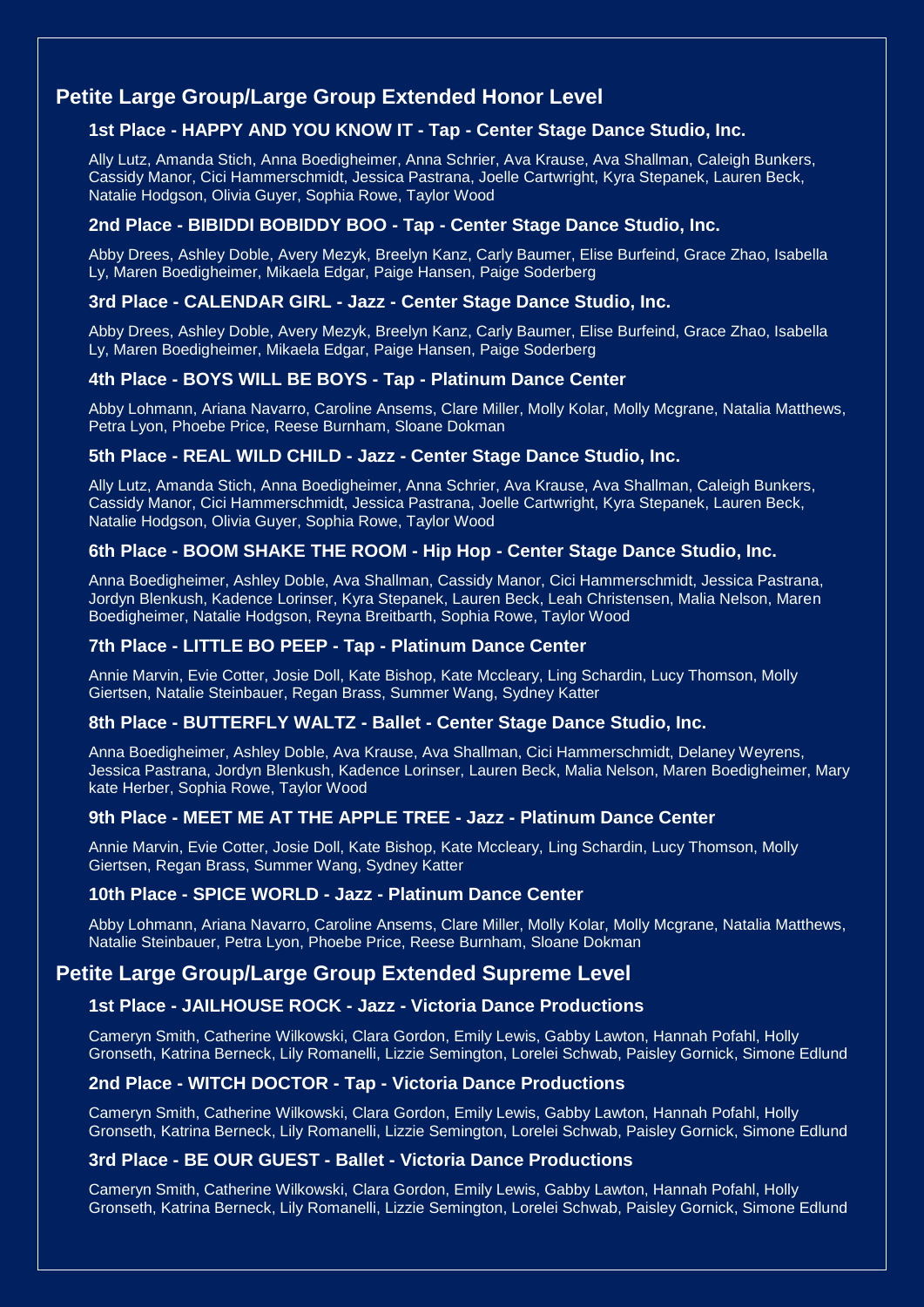#### **4th Place - BUMP IN THE NIGHT - Jazz - Victoria Dance Productions**

Avery Schwappach, Brianna Sackett, Claire Krieger, Darby Zoia, Hailey Fey, Hailey Dahline, Holly Gronseth, Jaelyn Andresen, Kira Sandanger, Libby Burke, Lily Hang, Lucy Liu, Natalie Rein, Remi Blakesley

### **5th Place - COOL CAT IN TOWN - Tap - Victoria Dance Productions**

Avery Schwappach, Brianna Sackett, Claire Krieger, Darby Zoia, Hailey Fey, Hailey Dahline, Holly Gronseth, Jaelyn Andresen, Kira Sandanger, Libby Burke, Lily Hang, Lucy Liu, Natalie Rein, Remi Blakesley

# **Honor Level Special Awards**

# **The Judges Choice Award (Petite)**

**Tap Large Group - BIBIDDI BOBIDDY BOO - Center Stage Dance Studio, Inc. - Kristen Bertelson**

#### **Choreography Award (Petite)**

**Tap Large Group - BIBIDDI BOBIDDY BOO - Center Stage Dance Studio, Inc. - Kristen Bertelson**

# **Supreme Level Special Awards**

# **Choreography Award (Petite)**

**Ballet Large Group - BE OUR GUEST - Victoria Dance Productions - Victoria McNamara**

# **Junior Small Group/Small Group Extended Honor Level**

#### **1st Place - RHYTHM OF THE NIGHT - Jazz - Hopkins Dance Center**

Abby Intveld, Aria Thomas, Erin Searls, Helaina Sislo, Julia Campbell, Lauren Krake, Mene Tlas, Morgan Schoenecker, Olivia Anderson

### **2nd Place - IRISH STEP - Ballet - Short Dance Studio**

Emily Vaillancourt, Kaitlin Corey, Liliqui Short, Megan Holman, Mia Greengard, Mia Vasquez, Olivia Schmidt, Sadie Biggs

# **3rd Place - FIREWORK - Lyrical - Eileen Blake Dance Studio**

Ellen White, Karalee Sit, Nicolette Stabno, Piper Digman, Rudy Paddock

#### **4th Place - SASSY - Jazz - Dance For Fun**

Ally Agerland, Ashley Meas, Bella Hutson, Guldberg Riley, Guldberg Rolan, Kylee Wittwer, Zoey Paulson

#### **5th Place - ACCORDING TO YOU - Jazz - Dance For Fun**

Callin Hake, Emma Flemmer, Grace Charbonneau, Jordan Mattson, Megan Barsness, Perry Alexandra, Willemssen Jaiden, Zoe Erpelding

#### **6th Place - STAND - Lyrical - Dance For Fun**

Ally Agerland, Ashley Meas, Bella Hutson, Guldberg Riley, Guldberg Rolan, Kylee Wittwer, Zoey Paulson

#### **7th Place - SKIN - Lyrical - Dance For Fun**

Callin Hake, Emma Flemmer, Grace Charbonneau, Jordan Mattson, Megan Barsness, Perry Alexandra, Willemssen Jaiden, Zoe Erpelding

#### **Junior Small Group/Small Group Extended Supreme Level**

#### **1st Place - PAPA CAN YOU HEAR ME - Lyrical - Center Stage Dance Studio, Inc.**

Alexandra Gromacki, Amanda Fuechtamnn, Anna O'connell, Carmen Fix, Ellie Murphy, Gabrielle Gramont, Grace Mueller, Julia O'connell, Lacey Letourneau

#### **2nd Place - PRAYER OF THE CHILDREN - Extended Lyrical - Twin Cities Project 52**

Abigail Oblonsky, Bella Roberts, Blaise Roberts, Elizabeth Ginzburg, Grace Albrecht, Holly Garzon, Joy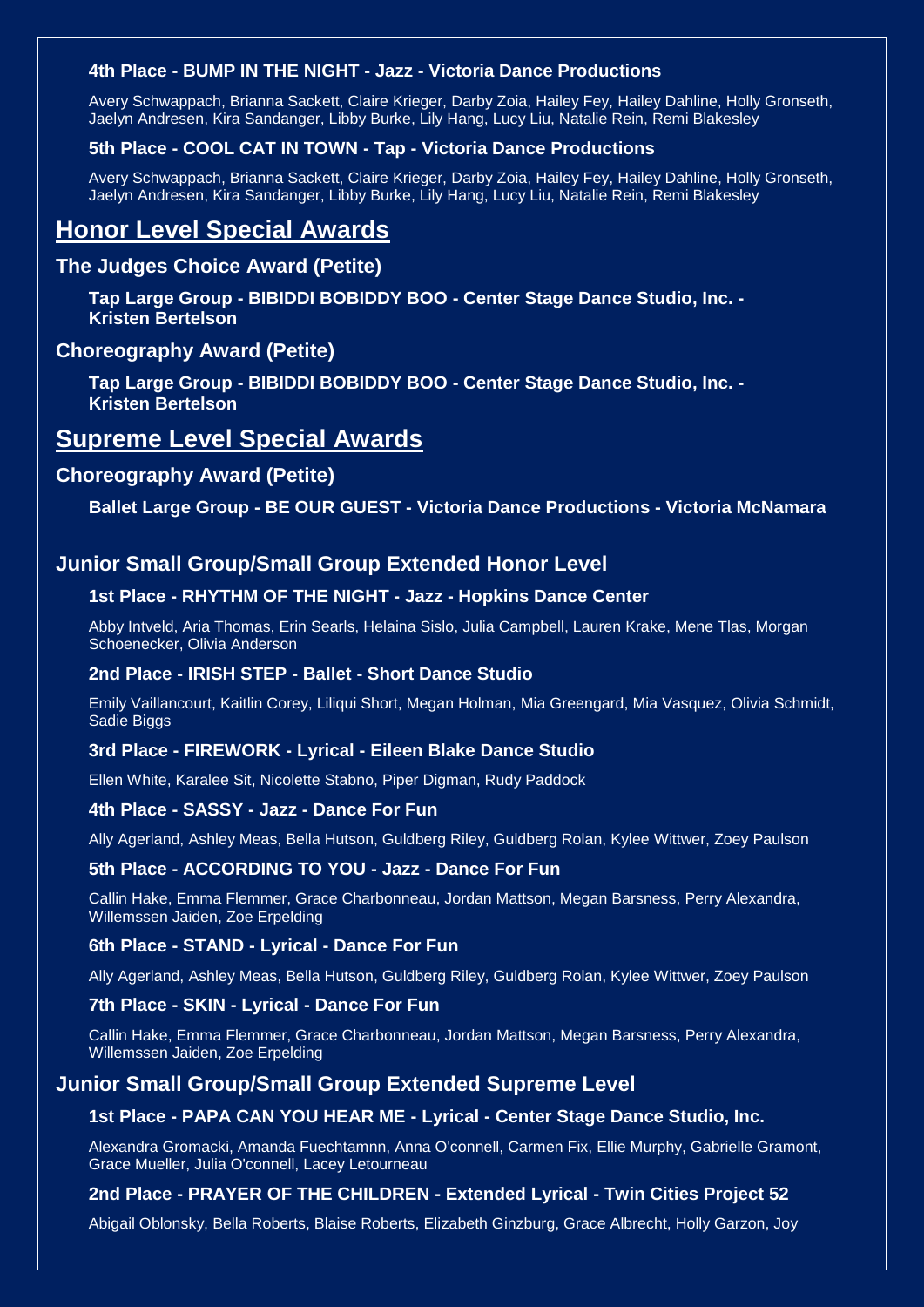Albrecht, Riley Semira, Sadie Witterschein

#### **3rd Place - DAMAGED - Jazz - Twin Cities Project 52**

Abigail Oblonsky, Bella Roberts, Blaise Roberts, Elizabeth Ginzburg, Grace Albrecht, Holly Garzon, Joy Albrecht, Riley Semira, Sadie Witterschein

#### **4th Place - UNIVERSE - Open - Victoria Dance Productions**

Haley Baird-dibble, Katie Glerum, Lindsey Anderson, Megan Mclenighan, Natalie Lamont, Nola Winje, Samantha Wipperfurth, Solie Hage

#### **5th Place - SWEET DREAMS - Jazz - Center Stage Dance Studio, Inc.**

Amanda Fuechtamnn, Anna O'connell, Ellie Murphy, Hope Phan, Julia O'connell, Kaiya Kielb-young, Kristin Kay, Lacey Letourneau

#### **6th Place - INTO THE PAST - Contemporary - Center Stage Dance Studio, Inc.**

Alexandra Gromacki, Amanda Fuechtamnn, Anna O'connell, Autumn Strittmater, Carmen Fix, Ellie Murphy, Julia O'connell, Kristin Kay, Lindsey Renken

#### **7th Place - ALOUETTE - Jazz - Platinum Dance Center**

Alexandra Spartz, Ava Sullivan, Britta Carlson, Eva Stechmann, Kira Hoedeman, Lindsay Nelson, Tatum Olson

#### **8th Place - MAMA MAKES THREE - Musical Theater - Platinum Dance Center**

Alex Rofidal, Amanda Fitzgerald, Caterina Lichtenberger, Eva Desimone, Kaitlyn Williams, Kate Norman, Miranda Shaughnessy, Morgan Curtis, Olivia Hammar

#### **9th Place - TKO - Hip Hop - Twin Cities Project 52**

Abigail Oblonsky, Bella Roberts, Blaise Roberts, Elizabeth Ginzburg, Grace Albrecht, Holly Garzon, Joy Albrecht, Riley Semira, Sadie Witterschein

#### **10th Place - I'M A WOMAN - Musical Theater - Platinum Dance Center**

Alexandra Spartz, Annika Utoft, Kira Hoedeman, Lily Conway, Lindsay Nelson, Morgan Hovanec, Sophie Flannery, Tatum Olson

# **Junior Large Group/Large Group Extended Honor Level**

#### **1st Place - STRAUSS WALTZ - Ballet - Hopkins Dance Center**

Abby Intveld, Aria Thomas, Chelsea Lai, Emma Rayle, Helaina Sislo, Julia Campbell, Melanie Roth, Mia Sanderson, Nailah Williams, Olivia Anderson, Tally Shaver

## **2nd Place - BOSSA NOVA BABY - Tap - Short Dance Studio**

Alexis Werle, Brianna Burton, Hannah Campus, Jessica Headlee, Katie Keehr, Madelynn Kraft, Makenna Blietz, Onalie Dennis, Sara Nagel, Sophia Pena, Talaina Ellis, Taylor Mortensen

#### **3rd Place - SWING CAN - Tap - Short Dance Studio**

Abby Macioch, Claire Busch, Ella Soule, Emily Vaillancourt, Jade Janikula, Kaitlin Corey, Liliqui Short, Madison Davis, Megan Holman, Mia Greengard, Mia Vasquez, Mykayla Leko, Olivia Schmidt, Quayin Short, Rachel Maternowski, Sadie Biggs, Sequoia Carey, Sophia Graner, Taylor Raymond

#### **4th Place - BORN TO BE WILD - Tap - Center Stage Dance Studio, Inc.**

Corinne Toohey, Delaney Weyrens, Hayley Mullins, Jayde Butler, Jordyn Blenkush, Kadence Lorinser, Katelin Klohn, Leah Christensen, Lindsay Schmidt, Makayla Schwichtenberg, Malia Nelson, Mary kate Herber, Reyna **Breitbarth** 

#### **5th Place - STRANGER - Lyrical - Platinum Dance Center**

Alex Rofidal, Caterina Lichtenberger, Charlotte Olson, Ellie Conway, Emily Herold, Eva Desimone, Jane Kuehl, Kaitlyn Williams, Kate Norman, Kate Stechmann, Miranda Shaughnessy, Morgan Curtis, Olivia Hammar, Peyton Beck, Sarah Hunt, Sophia Rahn, Sophia Sanders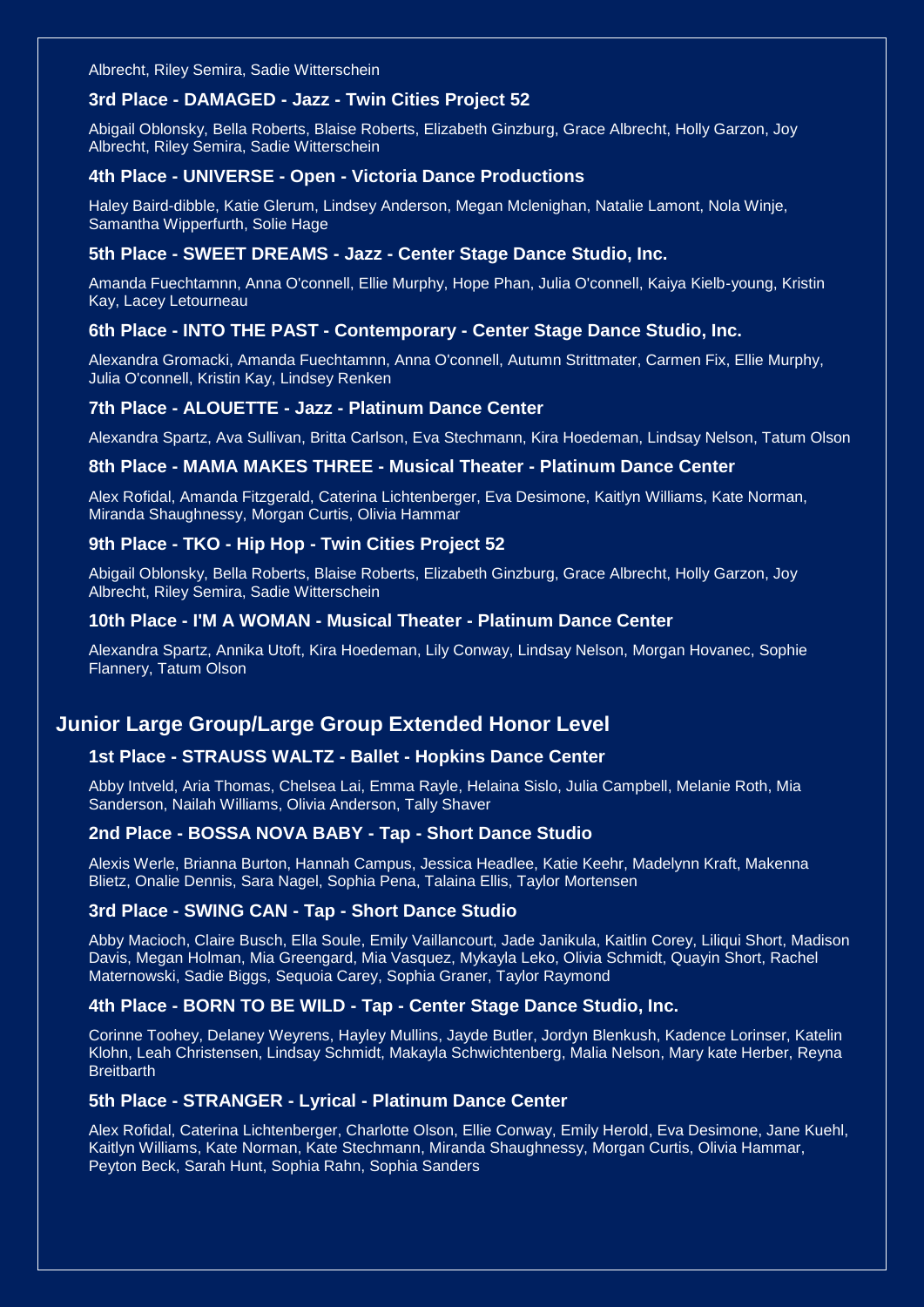## **6th Place - I WANT CANDY - Jazz - Center Stage Dance Studio, Inc.**

Corinne Toohey, Delaney Weyrens, Hayley Mullins, Jayde Butler, Jordyn Blenkush, Kadence Lorinser, Katelin Klohn, Leah Christensen, Lindsay Schmidt, Makayla Schwichtenberg, Malia Nelson, Mary kate Herber, Reyna **Breitbarth** 

#### **7th Place - A LITTLE PARTY - Jazz - Short Dance Studio**

Alexis Werle, Brianna Burton, Hannah Campus, Jessica Headlee, Katie Keehr, Madelynn Kraft, Makenna Blietz, Onalie Dennis, Sara Nagel, Sophia Pena, Talaina Ellis, Taylor Mortensen

#### **8th Place - SYMPHONY OF THE SEA - Ballet - Short Dance Studio**

Abby Macioch, Claire Busch, Ella Soule, Emily Vaillancourt, Jade Janikula, Kaitlin Corey, Liliqui Short, Madison Davis, Megan Holman, Mia Greengard, Mia Vasquez, Mykayla Leko, Olivia Schmidt, Quayin Short, Rachel Maternowski, Sadie Biggs, Sequoia Carey, Sophia Graner, Taylor Raymond

#### **9th Place - GOLD - Jazz - Platinum Dance Center**

Alex Rofidal, Charlotte Olson, Emele Colwell, Evalena Sparano, Isabella Paradis, Kailey Gernentz, Kate Stechmann, Kennedy Beck, Lexie Johnson, Sofie Utoft, Sophia Sanders

#### **10th Place - REAL WILD CHILD - Tap - Debra Millers World Of Dance**

Abby Castle, Abigail Thompson, Alexis Thayer, Ashley Romanchuk, Christina Lewis , Cora Hutchins, Gracie Bauer, Jessie Clifford, Kariann Scott, Kate Berg, Kristin Betzler

# **Junior Large Group/Large Group Extended Supreme Level**

#### **1st Place - RAIN - Ballet - Center Stage Dance Studio, Inc.**

Alexis Cohn, Amanda Fuechtamnn, Anna O'connell, Autumn Strittmater, Carmen Fix, Emma Heerey, Gabrielle Gramont, Georgia Collignon, Grace Mueller, Julia O'connell, Kaiya Kielb-young, Kristin Kay, Lacey Letourneau, Lindsey Renken, Taylor Harris

#### **2nd Place - QUEEN BEE - Jazz - Center Stage Dance Studio, Inc.**

Alexis Cohn, Ally Dejongh, Bria Hayes, Emma Heerey, Faith Phan, Gabrielle Gramont, Georgia Collignon, Hope Phan, Julia O'connell, Kaiya Kielb-young, Kinley Toohey, Lacey Letourneau, Lexi Morris, Rachel Slates, Sydnie Katz

#### **3rd Place - SOLDIER'S HEART - Open - Victoria Dance Productions**

Caroline Theis, Ella Holm, Haley Baird-dibble, Katie Glerum, Lauren Hawkinson, Lexi Emery, Lily Dobesh, Lindsey Anderson, Megan Mclenighan, Mia Green, Natalie Lamont, Nola Winje, Samantha Wipperfurth, Solie Hage

#### **4th Place - SETTLE DOWN - Jazz - Victoria Dance Productions**

Caroline Theis, Ella Holm, Haley Baird-dibble, Katie Glerum, Lauren Hawkinson, Lexi Emery, Lily Dobesh, Lindsey Anderson, Megan Mclenighan, Mia Green, Natalie Lamont, Nola Winje, Samantha Wipperfurth, Solie **Hage** 

#### **5th Place - HERE WITH US - Lyrical - Center Stage Dance Studio, Inc.**

Alexis Cohn, Ally Dejongh, Bria Hayes, Emma Heerey, Faith Phan, Gabrielle Gramont, Georgia Collignon, Hope Phan, Julia O'connell, Kaiya Kielb-young, Kinley Toohey, Lacey Letourneau, Lexi Morris, Rachel Slates, Sydnie Katz

#### **6th Place - PRIMADONNA GIRL - Jazz - Victoria Dance Productions**

Abby Salzer, Ashley Plowman, Audrey Barr-broms, Charlotte Carrel, Colette Benoit, Eliza Marzolf, Grace Heinen, Izabella Andor, Maddie Glerum, Michaela Goetz, Morgan Mclenighan, Sarah Holetz, Tess Bernstein

#### **7th Place - DO YOUR THING - Tap - Victoria Dance Productions**

Caroline Theis, Ella Holm, Haley Baird-dibble, Katie Glerum, Lauren Hawkinson, Lexi Emery, Lily Dobesh, Lindsey Anderson, Megan Mclenighan, Mia Green, Natalie Lamont, Nola Winje, Samantha Wipperfurth, Solie Hage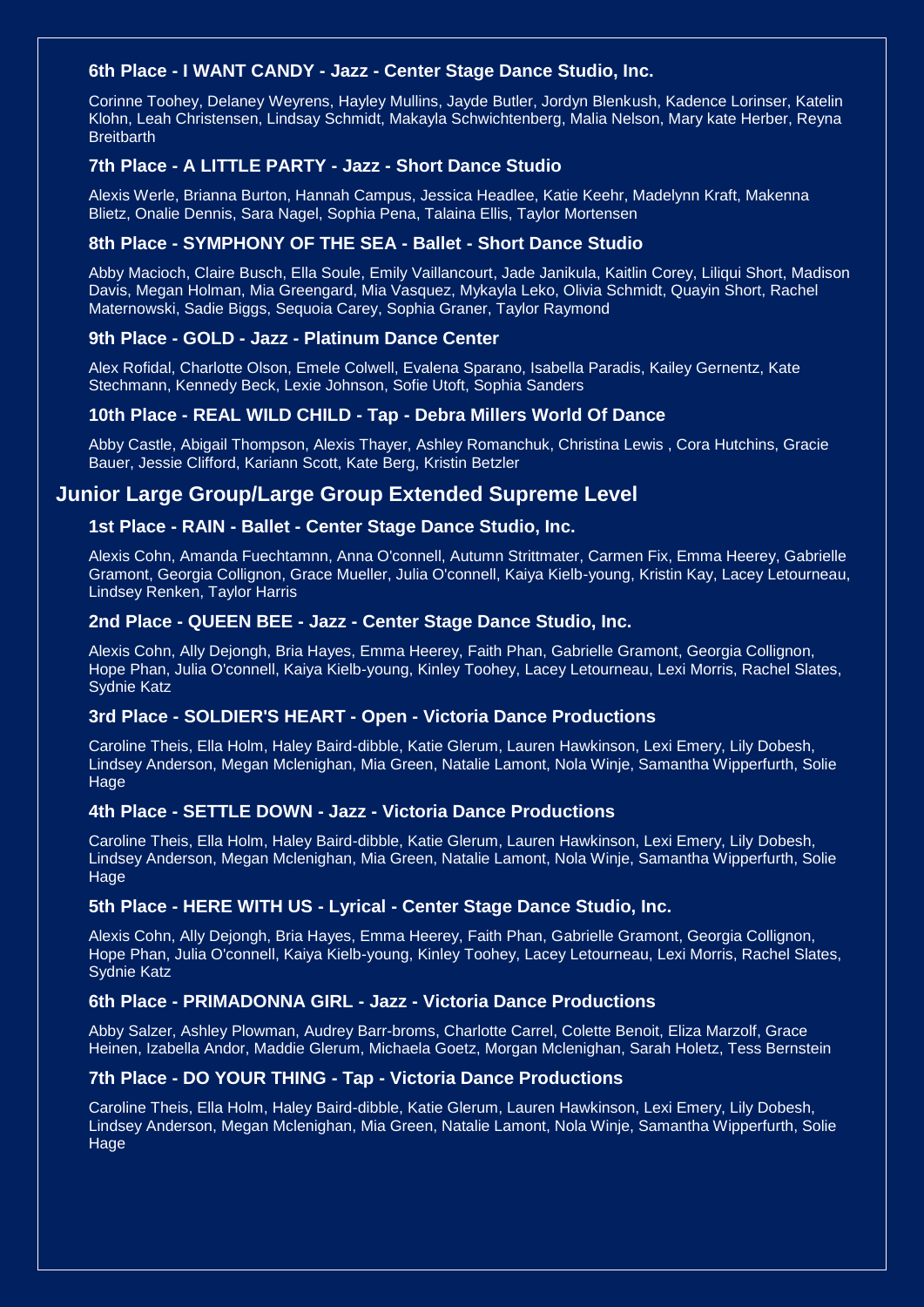# **8th Place - GIRLFRIEND - Tap - Center Stage Dance Studio, Inc.**

Alyssa Doble, Avery Whitbeck, Chloe Peterka, Emma Hazekamp, Emma Probst, Jenna Fuechtmann, Kayla Louden, Lainey Van hecke, Lauren Hagen, Lauren Ver meer, Madelynn Wood, Olivia Crippen, Sydney Weyrens, Zoe Tressel

## **9th Place - MACHO MOZART - Tap - Center Stage Dance Studio, Inc.**

Alexis Cohn, Ally Dejongh, Bria Hayes, Emma Heerey, Faith Phan, Gabrielle Gramont, Georgia Collignon, Hope Phan, Julia O'connell, Kaiya Kielb-young, Kinley Toohey, Lacey Letourneau, Lexi Morris, Rachel Slates, Sydnie Katz

## **10th Place - FIGURE 8 - Lyrical - Platinum Dance Center**

Alexandra Spartz, Annika Utoft, Ava Sullivan, Britta Carlson, Eva Stechmann, Kira Hoedeman, Lily Conway, Lindsay Nelson, Morgan Hovanec, Sarah Schultz, Sophie Flannery, Tatum Olson

# **Honor Level Special Awards**

# **Choreography Award (Junior)**

**Tap Large Group - SWING CAN - Short Dance Studio - Wade Short**

# **Supreme Level Special Awards**

# **Choreography Award (Junior)**

**Ballet Large Group - RAIN - Center Stage Dance Studio, Inc. - Bekki Rezabek**

# **Junior Line/Line Extended/Production Honor Level**

# **1st Place - BLACK OR WHITE - Tap - Platinum Dance Center**

Alex Rofidal, Amanda Fitzgerald, Caterina Lichtenberger, Charlotte Olson, Ellie Conway, Emele Colwell, Emily Herold, Eva Desimone, Evalena Sparano, Isabella Paradis, Jane Kuehl, Kailey Gernentz, Kaitlyn Williams, Kate Norman, Kate Stechmann, Kennedy Beck, Lexie Johnson, Miranda Shaughnessy, Morgan Curtis, Olivia Hammar, Peyton Beck, Sarah Hunt, Sierre Lumpkin, Sofie Utoft, Sophia Rahn, Sophia Sanders, Violet Garvis

#### **1st Place - A LITTLE PARTY... - Hip Hop - Platinum Dance Center**

Abby Lohmann, Amanda Fitzgerald, Ariana Navarro, Arianna Balfour, Caroline Ansems, Clare Miller, Eva Desimone, Isabella Paradis, Kate Norman, Lexie Johnson, Ling Schardin, Miranda Shaughnessy, Molly Kolar, Molly Mcgrane, Morgan Curtis, Natalia Matthews, Olivia Hammar, Petra Lyon, Riley Knapp, Rylee Garry, Sierre Lumpkin, Sigourney Schooler, Sloane Dokman, Sofie Utoft, Sophia Rahn, Violet Garvis

#### **2nd Place - BOYFRIEND - Hip Hop - Debra Millers World Of Dance**

Abby Castle, Abigail Thompson, Alexis Thayer, Allison Rinehart, Amanda Hess, Anna Slavik, Ashley Romanchuk, Christina Lewis , Cora Hutchins, Gracie Bauer, Isabella Brunette, Jessie Clifford, Kariann Scott, Kate Berg, Kristin Betzler, Lexci Wuorenma, Lucy Garberson, Meleah Holmes, Rakala Harper, Sophie Knutson, Sydney Marczak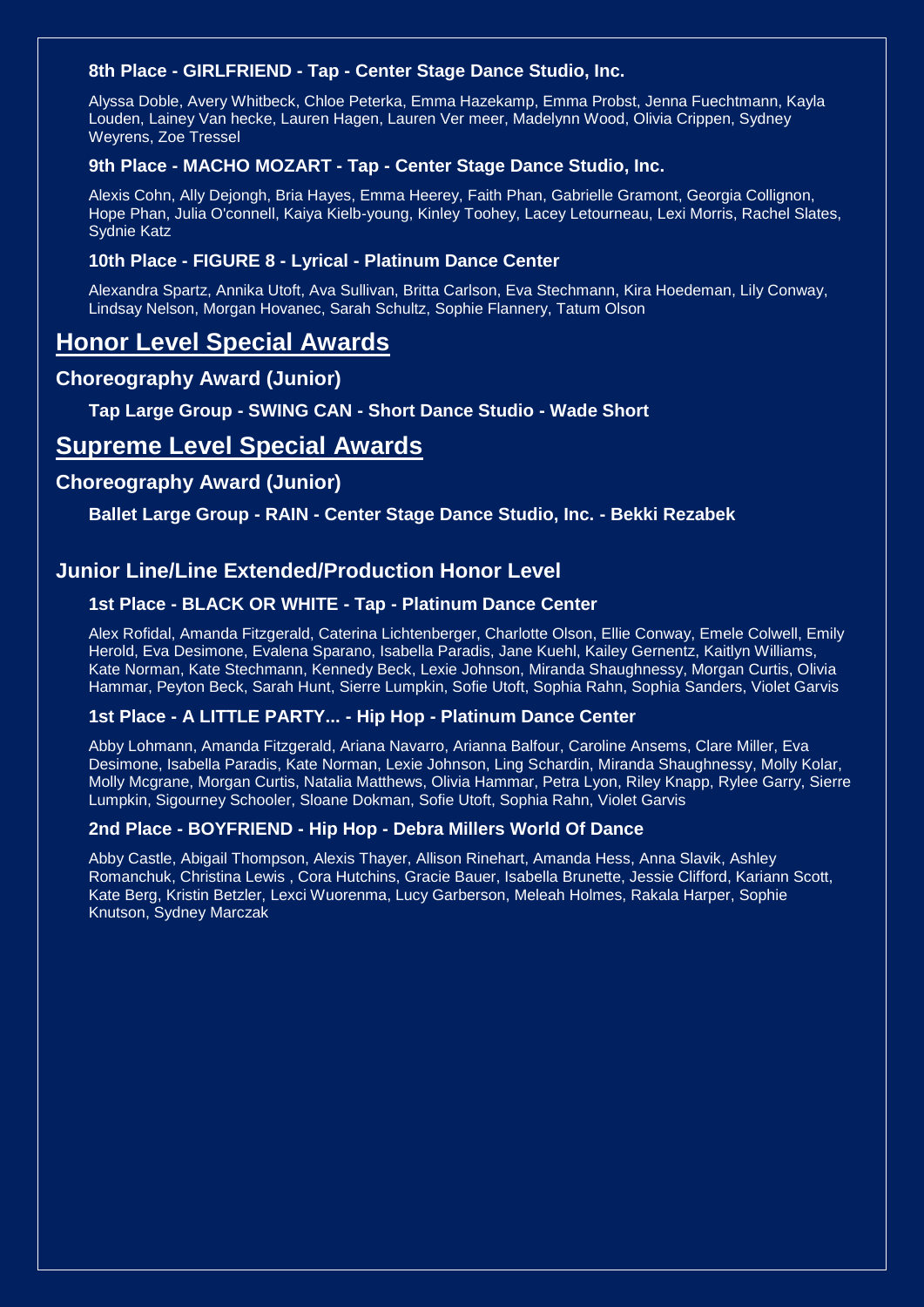# **Junior Line/Line Extended/Production Supreme Level**

# **1st Place - BRITNEY - Production - Center Stage Dance Studio, Inc.**

Alexandra Gromacki, Alexis Cohn, Allie Ramsey, Ally Dejongh, Ally Lutz, Alyssa Doble, Amanda Fuechtamnn, Amanda Gasow, Amanda Stich, Angel Strittmater, Anna Boedigheimer, Anna Fossum, Anna O'connell, Anna Schrier, Annie Carlson, Autumn Strittmater, Ava Krause, Ava Shallman, Avery Whitbeck, Bria Hayes, Brittany Kay, Caleigh Bunkers, Carmen Fix, Casey Mcnally, Cassidy Manor, Cassie Boutelle, Chloe Peterka, Cici Hammerschmidt, Corinne Toohey, Courtney Borgman, Delaney Weyrens, Elli Vohnoutka, Ellie Murphy, Emma Crippen, Emma Hazekamp, Emma Heerey, Emma Probst, Faith Phan, Gabrielle Gramont, Georgia Collignon, Grace Mueller, Hayley Mullins, Heather Jensen, Holland Hayes, Hope Phan, Jayde Butler, Jenna Fuechtmann, Jessica Pastrana, Joelle Cartwright, Johanna Engebretson, Jordyn Blenkush, Julia O'connell, Kadence Lorinser, Kaitlin Kreutziger, Kaiya Kielb-young, Katelin Klohn, Kathryn Vaage, Kayla Louden, Kelsey Jutting, Kinley Toohey, Kristin Kay, Kyra Stepanek, Lacey Letourneau, Lainey Van hecke, Lauren Beck, Lauren Hagen, Lauren Kreutziger, Lauren Ver meer, Leah Christensen, Lexi Morris, Lindsay Schmidt, Lindsey Renken, Lindsey Soderberg, Madelynn Wood, Madison Conway, Madison Norris, Madisyn Weyrens, Makayla Schwichtenberg, Malia Nelson, Mara Hayes, Mariana Brinkley, Mary kate Herber, Miranda Kunzer, Natali Semerad, Natalie Hodgson, Olivia Crippen, Olivia Guyer, Payton Demay , Rachel Slates, Reilly Kroiss, Reyna Breitbarth, Sophia Rowe, Sydney Weyrens, Sydnie Katz, Taylor Harris, Taylor Hartmann, Taylor Juve, Taylor Wood, Ysabel Mattson, Zoe Tressel

## **2nd Place - VOGUE FOR ME - Production - Platinum Dance Center**

Abby Lohmann, Ajaleagh Devillers, Alex Rofidal, Alexandra Spartz, Amanda Fitzgerald, Annelise Orthey, Annika Utoft, Ashley Vucenich, Ava Sullivan, Britta Carlson, Caroline Ansems, Elizabeth Bishop, Ellie Conway, Ellie Holt, Emily Herold, Emma Holton, Eva Stechmann, Jane Kuehl, Kate Norman, Katelyn Arnesen, Kennedy Beck, Kira Hoedeman, Kjeirstin Carlson, Lily Conway, Lindsay Nelson, Madeline Caulfield, Maggie Delaney, Megan Labosky, Miranda Shaughnessy, Molly Kolar, Molly Mcgrane, Morgan Hovanec, Natalia Matthews, Olivia Hammar, Peyton Beck, Peyton Lome, Rory Delaney, Saige Sharp, Sarah Hunt, Sarah Schultz, Sophia Rahn, Sophie Flannery, Sophie Rofidal, Tatum Olson

# **Teen Small Group/Small Group Extended Honor Level**

# **1st Place - I WANNA BE A ROCKETTE - Musical Theater - Hopkins Dance Center**

Abby Intveld, Aria Thomas, Julia Campbell, Lauren Krake, Melanie Roth, Morgan Schoenecker, Olivia Anderson

#### **2nd Place - SING, SING, SING - Tap - Hopkins Dance Center**

Abby Intveld, Erin Searls, Julia Campbell, Melanie Roth, Mene Tlas, Morgan Schoenecker

#### **3rd Place - LOVE CATS - Jazz - Platinum Dance Center**

Anesha Graham, Elizabeth Bishop, Ellen Paradis, Isabel Erickson, Kara Flaherty, Kjeirstin Carlson, Rachel Vonklinggraeff, Saige Sharp

## **4th Place - A LITTLE PARTY NEVER KILLED NOBODY - Jazz - Dance Endeavors**

Cambria Bakko, Diana Bowen, Eva Mickelson, Hailey Swenson, Helene Bowen, Isadora Mickelson, Joey Deegan, Sunny Shands

#### **5th Place - BREATHE AGAIN - Lyrical - Platinum Dance Center**

Elizabeth Bishop, Ellen Paradis, Isabel Erickson, Kara Flaherty, Kjeirstin Carlson, Saige Sharp

#### **6th Place - BRAVE - Contemporary - Eileen Blake Dance Studio**

Ashlyn Cain, Clara Copps, Latha Gram, Lauren Dean, Lily Zdechlik, Natalie Koster

#### **7th Place - TITANIUM - Lyrical - Dance For Fun**

Ashley Ramsay, Emma Conradi, Emma Johnson, Grace Doerring, Leah Olson, Madison Blotz, Natalie Shea

#### **8th Place - GREATER - Jazz - Dance For Fun**

Ashley Ramsay, Emma Conradi, Emma Johnson, Grace Doerring, Leah Olson, Madison Blotz, Natalie Shea

#### **9th Place - A DROP IN THE OCEAN - Lyrical - Dance For Fun**

Emily Eischens, Jenna Barsness, Jorden Brown, Kaitlyn Oberg, Karissa Adams, Laure Briol, Maggie Erpelding, Neururer Katelyn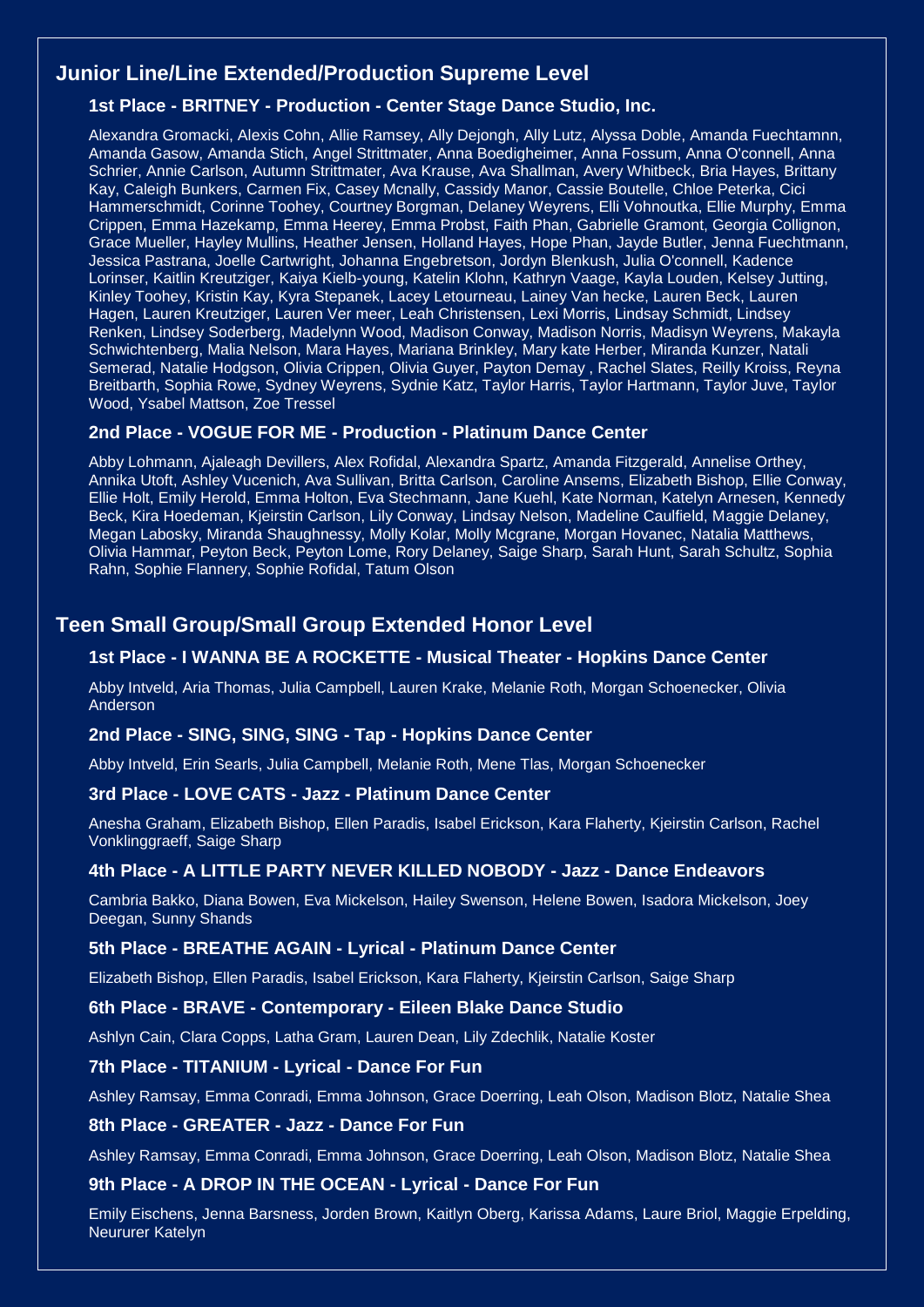# **10th Place - POPULAR - Jazz - Dance For Fun**

Emily Eischens, Jenna Barsness, Jorden Brown, Kaitlyn Oberg, Karissa Adams, Laure Briol, Maggie Erpelding, Neururer Katelyn

# **Teen Small Group/Small Group Extended Supreme Level**

#### **1st Place - NO AIR - Contemporary - Victoria Dance Productions**

Abigail Franz, Caeleb Heinen, Ella Marzolf, Etta Winje, Taylor Shupe

#### **2nd Place - LA BAYADERE - Ballet - Hopkins Dance Center**

Ariel Shaver, Ava Young, Erin Searls, Gigi Degrood, Grace Josin, Kayli Lucas, Olivia Thornton

#### **3rd Place - NOTHING BUT THE WATER - Contemporary - Victoria Dance Productions**

Allison Motzko, Ananda Wielock, Karin Smith, Katie Calvert, Tessa Hedberg

#### **4th Place - FLAUNT IT - Jazz - Short Dance Studio**

Ali Parfitt, Ellie Glorvigan, Gabbie Vogel, Kjrsten Faaren, Madison Sattler, Sophia Gustafson

#### **5th Place - TETHERED - Lyrical - Short Dance Studio**

Ali Parfitt, Ellie Glorvigan, Gabbie Vogel, Kjrsten Faaren, Madison Sattler, Sophia Gustafson

#### **6th Place - NASCAR - Tap - Short Dance Studio**

Ali Parfitt, Ellie Glorvigan, Gabbie Vogel, Kjrsten Faaren, Madison Sattler, Sophia Gustafson

#### **7th Place - LIGHT UP THE SKY - Lyrical - Platinum Dance Center**

Ajaleagh Devillers, Ellie Holt, Katelyn Arnesen, Madeline Caulfield, Maggie Delaney, Peyton Lome, Sophie **Rofidal** 

#### **8th Place - WINTER - Ballet - Short Dance Studio**

Ali Parfitt, Ellie Glorvigan, Gabbie Vogel, Kjrsten Faaren, Madison Sattler, Sophia Gustafson

# **Honor Level Special Awards**

# **Choreography Award (Teen)**

**Musical Theater Small Group - I WANNA BE A ROCKETTE - Hopkins Dance Center - Mary Distel**

# **Supreme Level Special Awards**

### **Choreography Award (Teen)**

**Ballet Small Group - LA BAYADERE - Hopkins Dance Center - Leslie Daly**

#### **Teen Large Group/Large Group Extended Honor Level**

#### **1st Place - GLAMOROUS LIFE - Jazz - Center Stage Dance Studio, Inc.**

Carly Grosklags, Cassie Froese, Claire Fahning, Danielle Borgman, Ella Masser, Grace Rogers, Jacquie Holm, Kate Norris, Kayla Sullwold, Nia Cartwight, Rachel Osterbauer, Rachel Rogers, Reisa Dinatale, Shannon Laurance

# **2nd Place - GIVE ME SOME RHYTHM - Tap - Victoria Dance Productions**

Annika Fedje-johnson, Ellie Bender, Emma Duncan, Gretta Ackerman, Kaela Bloemendaal, Kaela Bloemendaal, Kayla Stadem, Kylee Bohrer, Marissa Nelson, Sophia Pantano

#### **3rd Place - LET'S GET LOUD - Tap - Center Stage Dance Studio, Inc.**

Carly Grosklags, Cassie Froese, Claire Fahning, Danielle Borgman, Ella Masser, Grace Rogers, Jacquie Holm, Kate Norris, Kayla Sullwold, Nia Cartwight, Rachel Osterbauer, Rachel Rogers, Reisa Dinatale, Shannon Laurance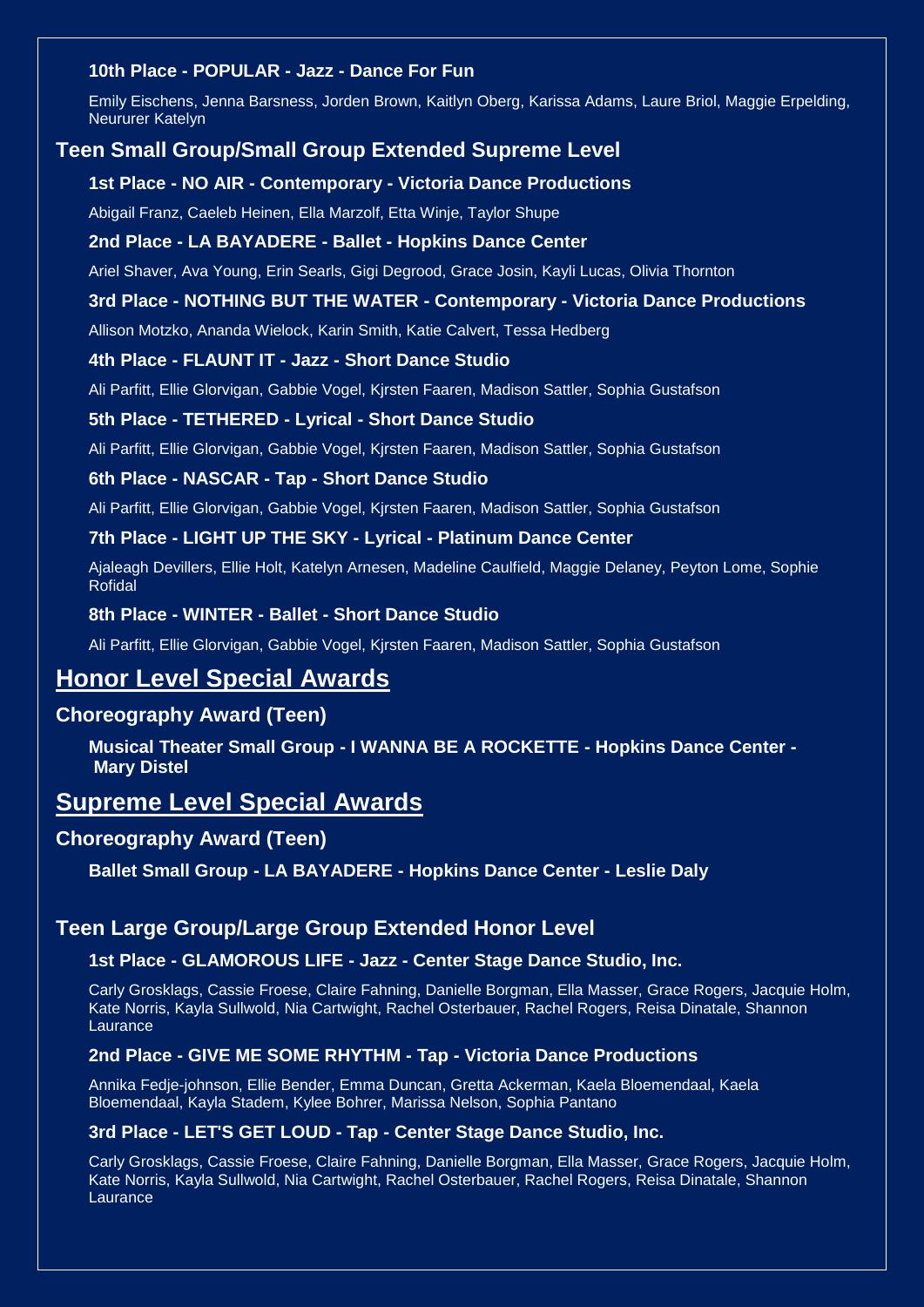# **4th Place - DANCIN FOOL - Tap - Debra Millers World Of Dance**

Annie Walch, Haley Partch, Helenrose Jorgensen, Jenna Olson, Maia Vernier, Maiya Nelson, Megan Bauer, Sadie Pennebaker, Sydnie Mackey, Taylor Wiegert

### **5th Place - LIFT ME UP - Lyrical - Center Stage Dance Studio, Inc.**

Carly Grosklags, Cassie Froese, Claire Fahning, Danielle Borgman, Ella Masser, Grace Rogers, Jacquie Holm, Kate Norris, Kayla Sullwold, Nia Cartwight, Rachel Osterbauer, Rachel Rogers, Reisa Dinatale, Shannon Laurance

### **6th Place - STUFF LIKE THAT THERE - Jazz - Victoria Dance Productions**

Annika Fedje-johnson, Ellie Bender, Emma Duncan, Gretta Ackerman, Kaela Bloemendaal, Kaela Bloemendaal, Kayla Stadem, Kylee Bohrer, Marissa Nelson, Sophia Pantano

#### **7th Place - GATSBY - Jazz - Eileen Blake Dance Studio**

Alexis Miller, Amanda Natoli, Carol Reinert, Claire Nash, Clare Judge, Elizabeth Schmitz, Karmen Vander velden, Lily Day, Madilyn Carlson, Olivia Peterson

## **8th Place - STEEL - Lyrical - Victoria Dance Productions**

Annika Fedje-johnson, Ellie Bender, Emma Duncan, Gretta Ackerman, Kaela Bloemendaal, Kaela Bloemendaal, Kayla Stadem, Kylee Bohrer, Marissa Nelson, Sophia Pantano

#### **9th Place - FIRECRACKER - Jazz - Debra Millers World Of Dance**

Annie Walch, Haley Partch, Helenrose Jorgensen, Jenna Olson, Maia Vernier, Maiya Nelson, Megan Bauer, Sadie Pennebaker, Sydnie Mackey, Taylor Wiegert

#### **10th Place - WAITING - Lyrical - Debra Millers World Of Dance**

Annie Walch, Haley Partch, Helenrose Jorgensen, Jenna Olson, Maia Vernier, Maiya Nelson, Megan Bauer, Sadie Pennebaker, Sydnie Mackey, Taylor Wiegert

# **Teen Large Group/Large Group Extended Supreme Level**

### **1st Place - CAN'T LIVE A DAY - Lyrical - Center Stage Dance Studio, Inc.**

Alexandra Gromacki, Amanda Fuechtamnn, Anna O'connell, Autumn Strittmater, Carmen Fix, Ellie Murphy, Grace Mueller, Johanna Engebretson, Kristin Kay, Lindsey Renken, Lindsey Soderberg, Payton Demay , Taylor Harris

#### **2nd Place - SAY HEY - Tap - Center Stage Dance Studio, Inc.**

Alexandra Gromacki, Amanda Fuechtamnn, Anna O'connell, Autumn Strittmater, Carmen Fix, Ellie Murphy, Grace Mueller, Johanna Engebretson, Kristin Kay, Lindsey Renken, Lindsey Soderberg, Payton Demay , Taylor Harris

#### **3rd Place - FIRE - Jazz - Victoria Dance Productions**

Allison Motzko, Alyssa Latanision, Ananda Wielock, Cameron Mangis, Elise Bernstein, Elise Schroeder, Ella Marzolf, Ellie Wood, Erin O'brien, Etta Winje, Isabelle Beddor, Karin Smith, Katie Calvert, Maia Karpinsky, Nola Winje, Tessa Hedberg

#### **4th Place - CARMEN - Ballet - Center Stage Dance Studio, Inc.**

Alexandra Gromacki, Amanda Gasow, Cassie Boutelle, Ellie Murphy, Emma Crippen, Heather Jensen, Holland Hayes, Johanna Engebretson, Kaitlin Kreutziger, Kelsey Jutting, Madison Conway, Mara Hayes, Payton Demay , Taylor Juve

#### **5th Place - WINGS - Jazz - Center Stage Dance Studio, Inc.**

Alexandra Gromacki, Amanda Fuechtamnn, Anna O'connell, Autumn Strittmater, Carmen Fix, Ellie Murphy, Grace Mueller, Johanna Engebretson, Kristin Kay, Lindsey Renken, Lindsey Soderberg, Payton Demay , Taylor Harris

## **6th Place - FUNICULI FUNICULA - Pointe - Hopkins Dance Center**

Annie Pederson, Ariel Shaver, Ava Young, Gigi Degrood, Grace Josin, Helen Arneson, Kayli Lucas, Megan Searls, Olivia Thornton, Sarah Brendalen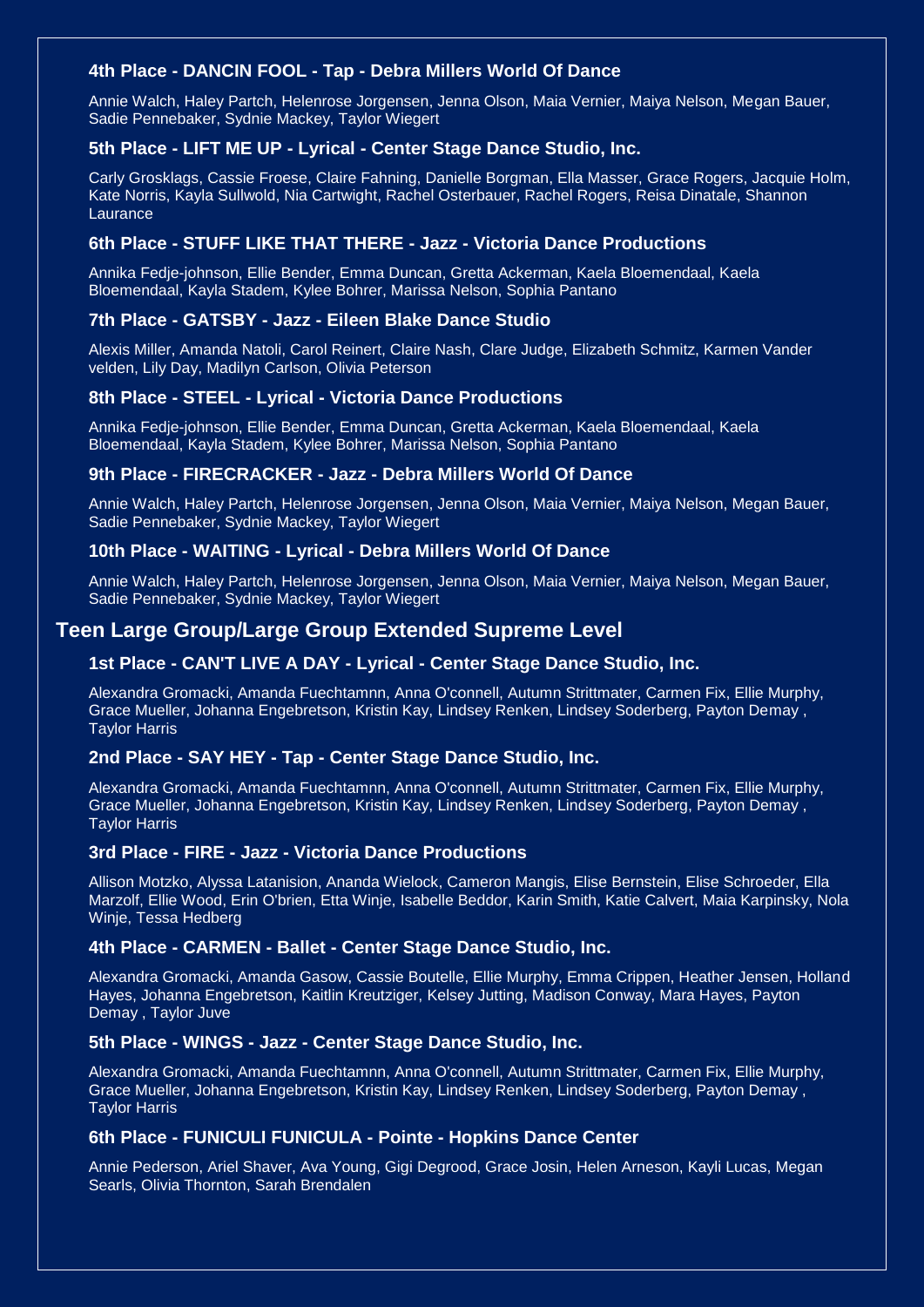# **7th Place - NITTY GRITTY - Jazz - Victoria Dance Productions**

Alicia Swaop, Annella Benjamin, Bailly Sackett, Emily Klippenstein, Holly Scheppers, Jane Baffert, Mara Magistad, Merrick Beddor, Rachel Salzer, Sara Green, Talia Gorman, Tessa Weir, Zuzu Johnson

### **8th Place - YOU'RE ENOUGH - Contemporary - Victoria Dance Productions**

Allison Motzko, Ananda Wielock, Cameron Mangis, Elise Bernstein, Elise Schroeder, Ella Marzolf, Ellie Wood, Erin O'brien, Etta Winje, Isabelle Beddor, Karin Smith, Katie Calvert, Maia Karpinsky, Tessa Hedberg

### **9th Place - WHILE NO ONE'S LOOKING - Open - Victoria Dance Productions**

Alicia Swaop, Annella Benjamin, Bailly Sackett, Emily Klippenstein, Holly Scheppers, Jane Baffert, Mara Magistad, Merrick Beddor, Rachel Salzer, Sara Green, Talia Gorman, Tessa Weir, Zuzu Johnson

### **10th Place - DIDDY DUM DUM - Hip Hop - Center Stage Dance Studio, Inc.**

Alexandra Gromacki, Amanda Fuechtamnn, Amanda Gasow, Anna O'connell, Carmen Fix, Heather Jensen, Johanna Engebretson, Lindsey Soderberg, Taylor Harris, Taylor Juve, Ysabel Mattson

# **Honor Level Special Awards**

# **Choreography Award (Teen)**

**Tap Large Group - GIVE ME SOME RHYTHM - Victoria Dance Productions - Jenny Pantano**

# **Supreme Level Special Awards**

# **Choreography Award (Teen)**

**Ballet Large Group - CARMEN - Center Stage Dance Studio, Inc. - Bekki Rezabek**

# **Teen Line/Line Extended/Production Honor Level**

# **1st Place - DIRTY BASS - Hip Hop - Debra Millers World Of Dance**

Alesha Chilstrom, Alexis Bombardo, Annie Walch, Courtney Koch, Danielle Perry, Haley Partch, Heather Kane, Helenrose Jorgensen, Jenna Olson, Jessica Strand, Katya Jones, Kayla Howland, Laura Edinger, Maia Vernier, Maiya Nelson, Megan Bauer, Sadie Pennebaker, Sydnie Mackey, Taylor Wiegert, Tianna Madson

# **Teen Line/Line Extended/Production Supreme Level**

## **1st Place - HAPPY HOLIDAYS - Production - Victoria Dance Productions**

Abby Salzer, Abigail Franz, Alicia Swaop, Allison Motzko, Alyssa Latanision, Ananda Wielock, Annella Benjamin, Ashley Plowman, Audrey Barr-broms, Bailly Sackett, Caeleb Heinen, Cameron Mangis, Caroline Theis, Charlotte Carrel, Colette Benoit, Elise Bernstein, Elise Schroeder, Eliza Marzolf, Ella Holm, Ella Marzolf, Ellie Wood, Emily Klippenstein, Emma Tessien, Erin O'brien, Etta Winje, Grace Heinen, Haley Baird-dibble, Haley Beddor, Holly Scheppers, Izabella Andor, Jane Baffert, Karin Smith, Katie Calvert, Katie Glerum, Lauren Hawkinson, Lexi Emery, Lily Dobesh, Lindsey Anderson, Maddie Glerum, Maia Karpinsky, Mara Magistad, Megan Mclenighan, Merrick Beddor, Mia Green, Michaela Goetz, Morgan Mclenighan, Natalie Lamont, Nola Winje, Rachel Salzer, Rozlyn Paradis, Samantha McNamara, Samantha Wipperfurth, Sarah Holetz, Solie Hage, Talia Gorman, Taylor Shupe, Tess Bernstein, Tessa Hedberg, Tessa Weir, Zuzu Johnson

### **2nd Place - SEASONS OF LOVE - Lyrical - Victoria Dance Productions**

Abby Salzer, Abigail Franz, Allison Motzko, Annella Benjamin, Bailly Sackett, Caeleb Heinen, Cameron Mangis, Elise Bernstein, Elise Schroeder, Eliza Marzolf, Ella Holm, Ella Marzolf, Ellie Wood, Emily Klippenstein, Emma Duncan, Emma Tessien, Etta Winje, Grace Heinen, Haley Baird-dibble, Haley Beddor, Jane Baffert, Karin Smith, Katie Glerum, Lauren Hawkinson, Lily Dobesh, Lindsey Anderson, Maddie Glerum, Maia Karpinsky, Megan Mclenighan, Mia Green, Michaela Goetz, Morgan Mclenighan, Natalie Lamont, Nola Winje, Rachel Salzer, Rozlyn Paradis, Samantha McNamara, Samantha Wipperfurth, Solie Hage, Sophia Pantano, Talia Gorman, Taylor Shupe, Tessa Weir, Zuzu Johnson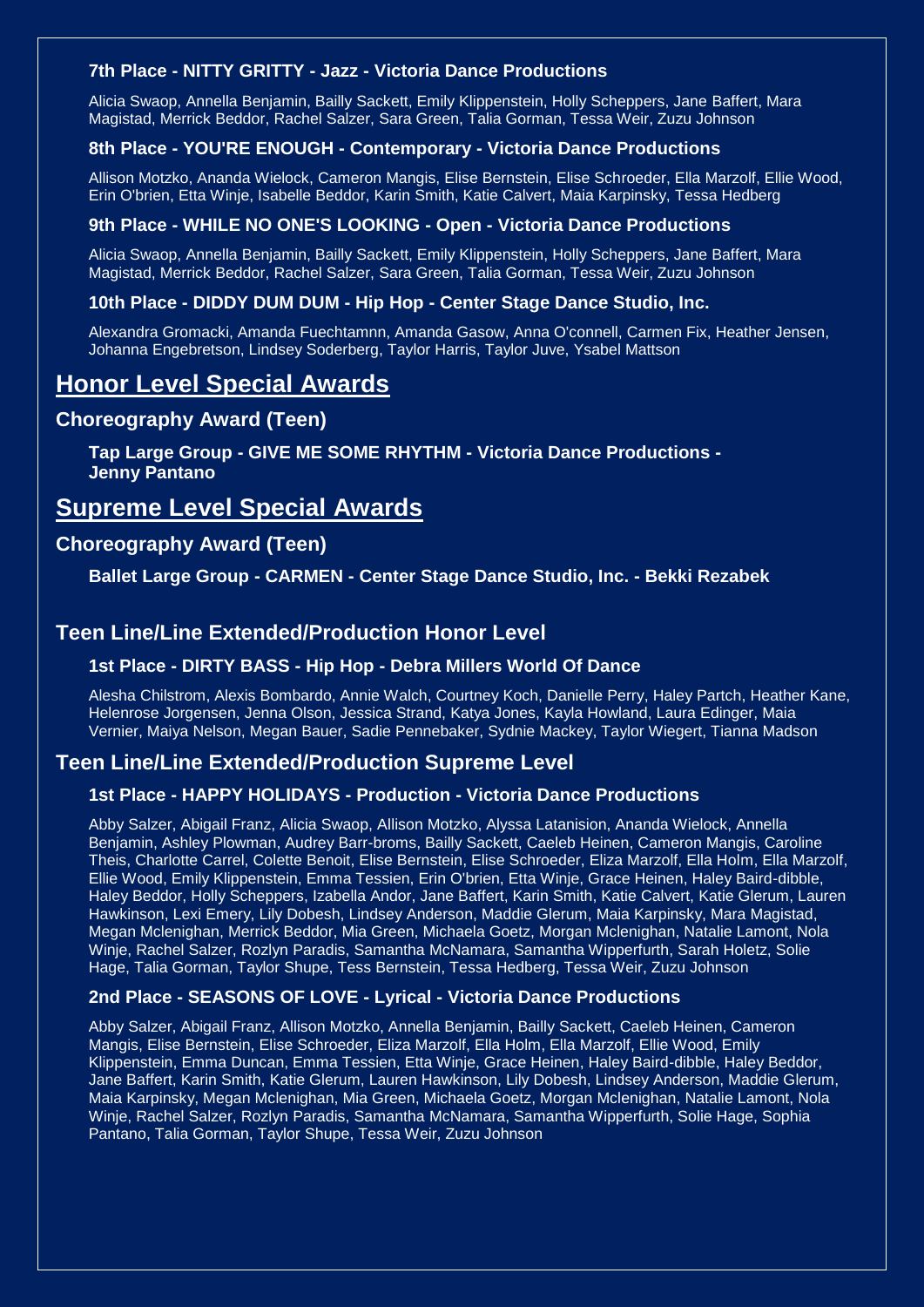#### **3rd Place - MONEY - Production - Short Dance Studio**

Abby Macioch, Alexis Werle, Ali Anderson, Ali Parfitt, Brianna Burton, Brooklyn Hart, Carley Biggs, Catherine Short, Claire Busch, Courtney Friemann, Ella Soule, Ellie Glorvigan, Ellie Robak, Emery Yerington, Emily Vaillancourt, Gabbie Vogel, Hannah Campus, Jade Janikula, Jenna Sittarich, Jessica Headlee, Kaitlin Corey, Katie Keehr, Kjrsten Faaren, Liliqui Short, Maddie Graner, Madelynn Kraft, Madison Davis, Madison Sattler, Makenna Blietz, Mallorie Corey, Megan Holman, Megan Steffes, Mia Greengard, Mia Vasquez, Mykayla Leko, Natalie Oestreich, Natasha Perkerwicz, Nicole Hedlund, Olivia Schmidt, Onalie Dennis, Quayin Short, Rachel Maternowski, Sadie Biggs, Samantha Short, Sara Nagel, Sequoia Carey, Sophia Graner, Sophia Gustafson, Sophia Pena, Talaina Ellis, Taylor Hamersley, Taylor Mortensen, Taylor Raymond, Vanessa Tabor

### **4th Place - BLING - Hip Hop - Short Dance Studio**

Abby Macioch, Ali Anderson, Brooklyn Hart, Carley Biggs, Ellie Robak, Emery Yerington, Gabbie Vogel, Jade Janikula, Jenna Sittarich, Jessica Headlee, Kaitlin Corey, Liliqui Short, Maddie Graner, Mallorie Corey, Megan Steffes, Mia Greengard, Mykayla Leko, Natalie Oestreich, Natasha Perkerwicz, Nicole Hedlund, Quayin Short, Rachel Maternowski, Samantha Short, Sequoia Carey, Sophia Gustafson, Taylor Hamersley, Taylor Raymond, Vanessa Tabor

#### **5th Place - PREDATORS - Open - Short Dance Studio**

Alexis Werle, Ali Anderson, Ali Parfitt, Brianna Burton, Carley Biggs, Catherine Short, Claire Busch, Courtney Friemann, Ella Soule, Ellie Glorvigan, Emery Yerington, Gabbie Vogel, Hannah Campus, Jade Janikula, Jenna Sittarich, Katie Keehr, Kjrsten Faaren, Liliqui Short, Maddie Graner, Madelynn Kraft, Madison Davis, Madison Sattler, Makenna Blietz, Megan Holman, Megan Steffes, Mia Vasquez, Natalie Oestreich, Natasha Perkerwicz, Nicole Hedlund, Olivia Schmidt, Onalie Dennis, Quayin Short, Samantha Short, Sophia Graner, Sophia Gustafson, Sophia Pena, Talaina Ellis, Taylor Hamersley, Taylor Mortensen, Vanessa Tabor

# **Senior Small Group/Small Group Extended Honor Level**

# **1st Place - FEVER - Jazz - Debra Millers World Of Dance**

Alesha Chilstrom, Courtney Koch, Heather Kane, Kayla Howland, Tianna Madson

#### **2nd Place - BRAVADO - Lyrical - Dance Endeavors**

Alicia Roberts, Anna Wetmore, Hannah Heitzman, Kacie Panvica, Katie Gustafson, Lauren Stevens

#### **3rd Place - PARACHUTES - Lyrical - Debra Millers World Of Dance**

Alesha Chilstrom, Courtney Koch, Heather Kane, Kayla Howland, Tianna Madson

#### **4th Place - WONDER - Lyrical - Eileen Blake Dance Studio**

Bliss Grady, Caitlin Vatland, Clara Reed, Gabrielle Starr, Shenelle Perera

#### **5th Place - A LITTLE LESS CONVERSATION - Tap - Debra Millers World Of Dance**

Alexis Bombardo, Danielle Perry, Jessica Strand, Laura Edinger, Sophia Kortemeier

#### **6th Place - MAN I FEEL LIKE A WOMAN - Tap - Debra Millers World Of Dance**

Alesha Chilstrom, Courtney Koch, Heather Kane, Kayla Howland, Tianna Madson

#### **7th Place - MOONLIGHT - Open - Dance For Fun**

Christy Quiner, Katelyn Benson, Kirsten Jacobson, Macy Kersten, Quinn O'conner, Rachel Mrosko, Sophie **Warnberg** 

#### **8th Place - REDEEMED - Lyrical - Dance For Fun**

Christy Quiner, Katelyn Benson, Kirsten Jacobson, Macy Kersten, Quinn O'conner, Rachel Mrosko, Sophie **Warnberg** 

#### **9th Place - IT'S A WOMANS WORLD - Jazz - Debra Millers World Of Dance**

Alexis Bombardo, Danielle Perry, Jessica Strand, Laura Edinger, Sophia Kortemeier

#### **10th Place - TOO CLOSE - Jazz - Dance For Fun**

Christy Quiner, Katelyn Benson, Kirsten Jacobson, Macy Kersten, Quinn O'conner, Rachel Mrosko, Sophie Warnberg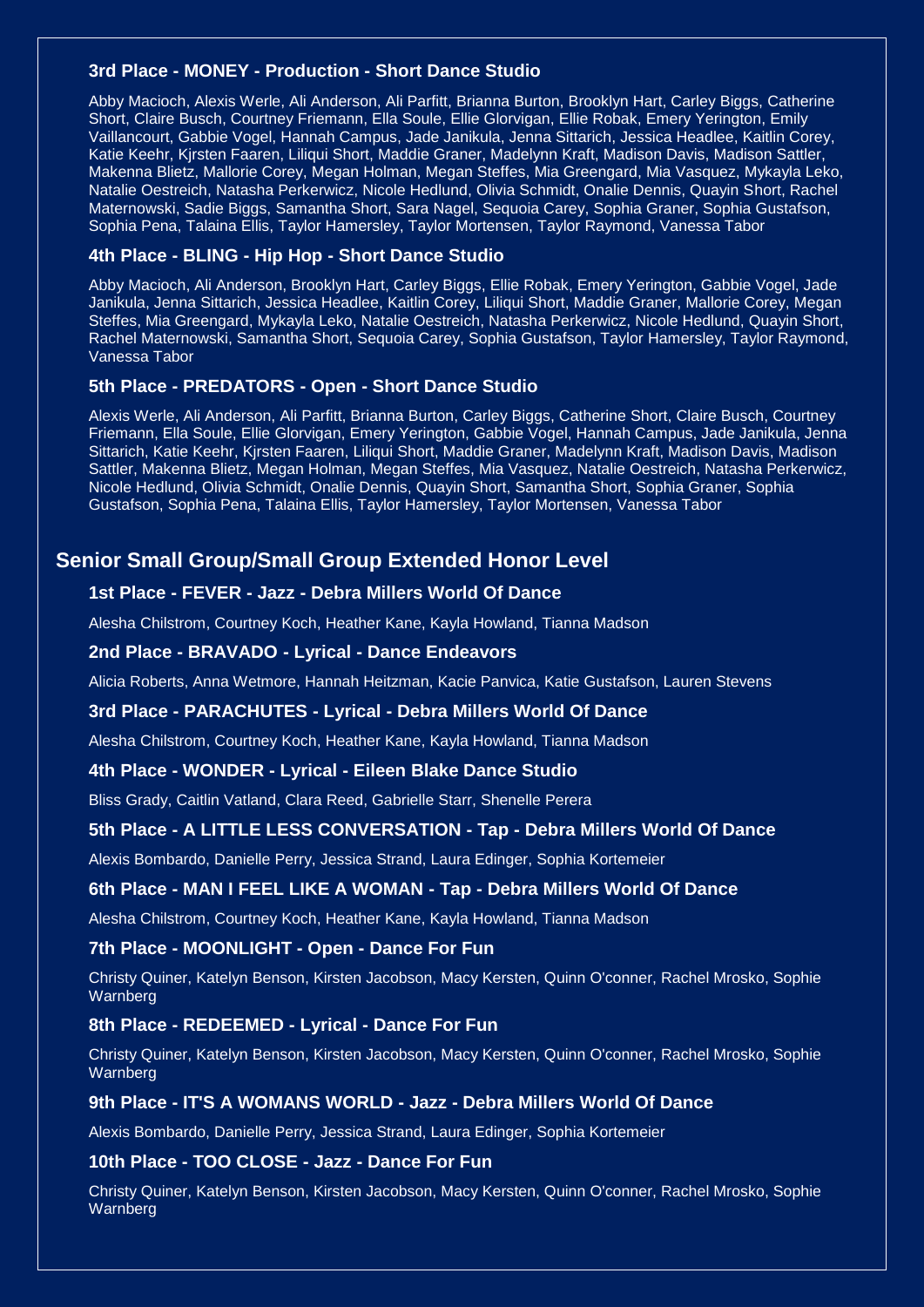# **Senior Small Group/Small Group Extended Supreme Level**

# **1st Place - BLACK SHEEP - Jazz - Center Stage Dance Studio, Inc.**

Allie Ramsey, Anna Fossum, Annie Carlson, Kelsey Jutting, Lauren Kreutziger, Mariana Brinkley, Miranda Kunzer, Reilly Kroiss, Ysabel Mattson

### **2nd Place - EYES - Contemporary - Center Stage Dance Studio, Inc.**

Allie Ramsey, Annie Carlson, Brittany Kay, Elli Vohnoutka, Lauren Kreutziger, Madison Norris, Madisyn Weyrens, Natali Semerad, Reilly Kroiss

### **3rd Place - SYMPHONY IN C - Ballet - Hopkins Dance Center**

Anne Petrich, Annie Pederson, Kate Rautio, Leah Moat, Matt Larson, Megan Searls, Sarah Brendalen, Shannon Adam, Stephanie Oftelie

## **4th Place - NOTHING BUT WATER - Lyrical - Center Stage Dance Studio, Inc.**

Allie Ramsey, Anna Fossum, Brittany Kay, Cassie Boutelle, Kelsey Jutting, Madison Norris, Mariana Brinkley, Miranda Kunzer, Reilly Kroiss

#### **5th Place - NEXT TO ME - Jazz - Victoria Dance Productions**

Abby Feinberg, Emma Caris, Emma Tessien, Katie Duncan, Paige Anderson, Samantha McNamara, Taylor **Shupe** 

#### **6th Place - LEAVES - Open - Short Dance Studio**

Ali Anderson, Brooklyn Hart, Carley Biggs, Catherine Short, Emery Yerington, Natalie Oestreich, Nicole Hedlund, Samantha Short, Taylor Hamersley

#### **7th Place - MOZART CONCERTO - Pointe - Hopkins Dance Center**

Anne Petrich, Annie Pederson, Kate Rautio, Sarah Brendalen, Shannon Adam, Stephanie Oftelie

#### **8th Place - BOOM BOOM - Musical Theater - Victoria Dance Productions**

Caeleb Heinen, Ella Marzolf, Etta Winje, Isabelle Beddor

#### **9th Place - HIDING UNDER WATER - Lyrical - Hopkins Dance Center**

Anne Petrich, Kate Rautio, Kayli Lucas, Leah Moat, Matt Larson, Megan Searls, Shannon Adam, Stephanie Oftelie, Tea Borom

## **10th Place - BABA YETU - Lyrical - Short Dance Studio**

Ali Anderson, Carley Biggs, Catherine Short, Emery Yerington, Nicole Hedlund, Samantha Short, Taylor **Hamersley** 

# **Honor Level Special Awards**

# **Choreography Award (Senior)**

## **Jazz Small Group - FEVER - Debra Millers World Of Dance - Emily Gruenwald**

# **Supreme Level Special Awards**

## **Choreography Award (Senior)**

# **Lyrical Small Group - NOTHING BUT WATER - Center Stage Dance Studio, Inc. - Lisa Broz**

# **Senior Large Group/Large Group Extended Supreme Level**

#### **1st Place - FAME - Jazz - Victoria Dance Productions**

Abby Feinberg, Abigail Franz, Caeleb Heinen, Ella Marzolf, Emma Caris, Emma Tessien, Etta Winje, Haley Beddor, Katie Duncan, Paige Anderson, Rozlyn Paradis, Samantha McNamara, Taylor Shupe

#### **2nd Place - REDEEMED - Lyrical - Center Stage Dance Studio, Inc.**

Allie Ramsey, Angel Strittmater, Anna Fossum, Annie Carlson, Brittany Kay, Elli Vohnoutka, Kathryn Vaage, Kelsey Jutting, Lauren Kreutziger, Madison Norris, Madisyn Weyrens, Mariana Brinkley, Miranda Kunzer, Natali Semerad, Reilly Kroiss, Ysabel Mattson